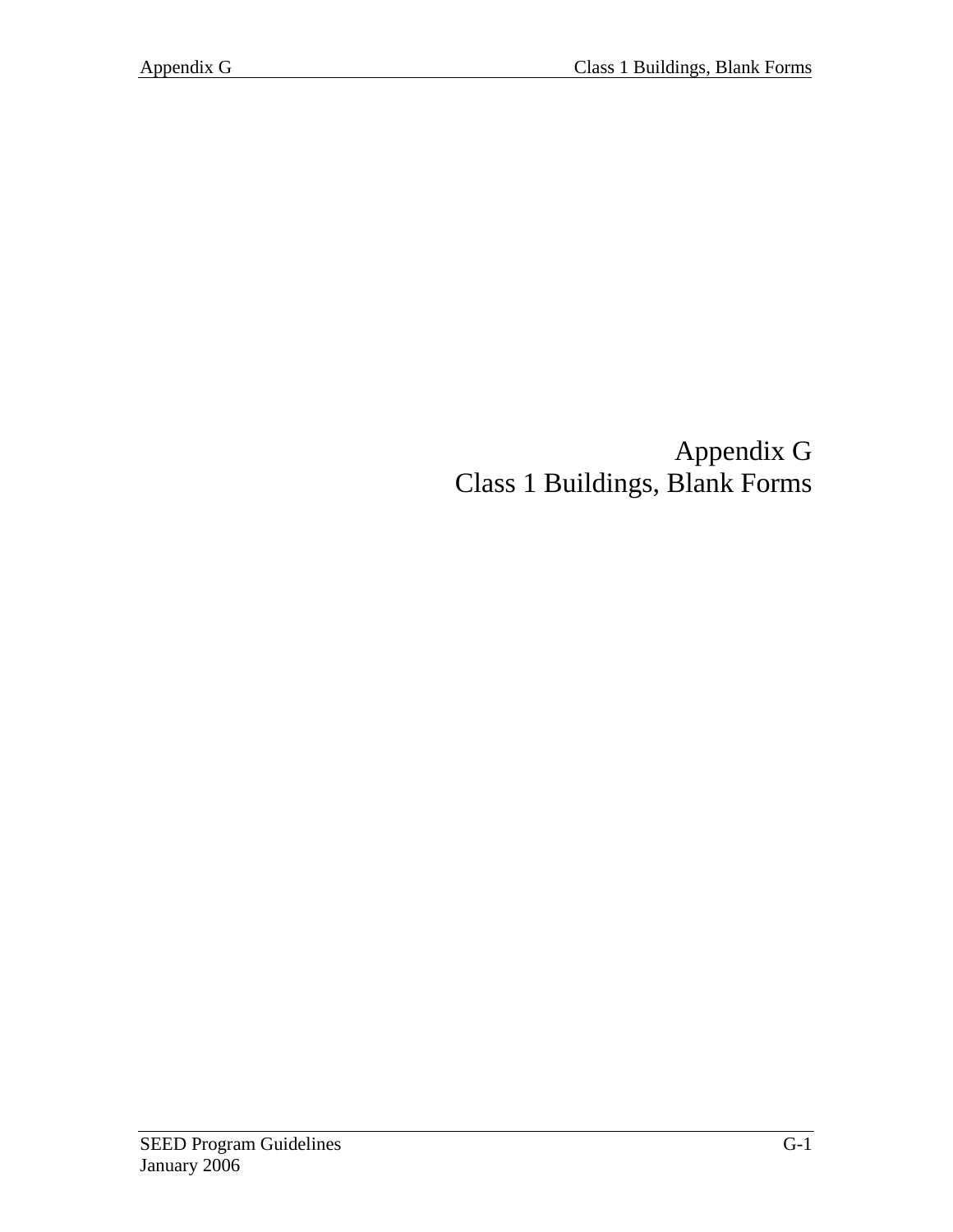### **Class 1 Building Project Notification Form**

| Agency:                                                               |                   |                                       | Date submitted:   |                                          |
|-----------------------------------------------------------------------|-------------------|---------------------------------------|-------------------|------------------------------------------|
| Contact person:                                                       | E-mail:           |                                       | Phone:            |                                          |
| Division or user:                                                     |                   |                                       |                   | ODOE Project ID#:                        |
| Project name:                                                         |                   |                                       |                   |                                          |
| Project address:                                                      |                   |                                       |                   |                                          |
| City:                                                                 |                   |                                       |                   | ZIP:                                     |
| Project Description:                                                  |                   |                                       |                   |                                          |
|                                                                       |                   |                                       |                   |                                          |
|                                                                       |                   |                                       |                   |                                          |
|                                                                       |                   |                                       |                   |                                          |
| Energy systems affected:                                              |                   |                                       |                   |                                          |
| <b>Area and Use Information:</b>                                      |                   |                                       |                   |                                          |
|                                                                       |                   |                                       |                   |                                          |
| Project type:                                                         | New construction  | $R =$ Renovation                      |                   |                                          |
|                                                                       |                   |                                       |                   |                                          |
| Total floor area (sq.ft.)                                             |                   | gross heated or cooled                |                   |                                          |
| Affected floor area (sq.ft.)                                          |                   | full area if new, or renovated area   |                   |                                          |
| Construction cost                                                     | \$                | total budget, not appropriated amount |                   |                                          |
| Breakdown area by use and schedule; show design occupancy             |                   |                                       |                   |                                          |
|                                                                       |                   |                                       |                   |                                          |
| Area Breakdown<br>Use                                                 | Number of         |                                       | Occupied          |                                          |
| (Square Feet)                                                         | code<br>occupants | Hours/Day Days/Week Weeks/Yr          |                   |                                          |
|                                                                       |                   |                                       |                   |                                          |
|                                                                       |                   |                                       |                   |                                          |
|                                                                       |                   |                                       |                   |                                          |
|                                                                       |                   |                                       |                   |                                          |
|                                                                       |                   |                                       |                   |                                          |
| <b>Use Codes:</b>                                                     |                   |                                       |                   |                                          |
| $A = Food/cafeteria, gym/pool/locks, library/archives, theater/arena$ |                   |                                       | $M = shop/retail$ |                                          |
| $B =$ Computer center, education, laboratory, office                  |                   |                                       |                   | $R = Residental/dorm$<br>$S =$ Warehouse |
| $I =$ Clinic, hospital, jail/prison                                   |                   |                                       |                   |                                          |
| <b>Estimated schedule:</b>                                            | Month/Day/Year    |                                       |                   | Month/Day/Year                           |
|                                                                       |                   |                                       |                   |                                          |
| RFP for design services:                                              |                   | Bid date:                             |                   |                                          |
| Schematic design begins:                                              |                   | Construction begins:                  |                   |                                          |
| Design development begins:                                            |                   | Construction complete:                |                   |                                          |
| Design development complete:                                          |                   |                                       |                   |                                          |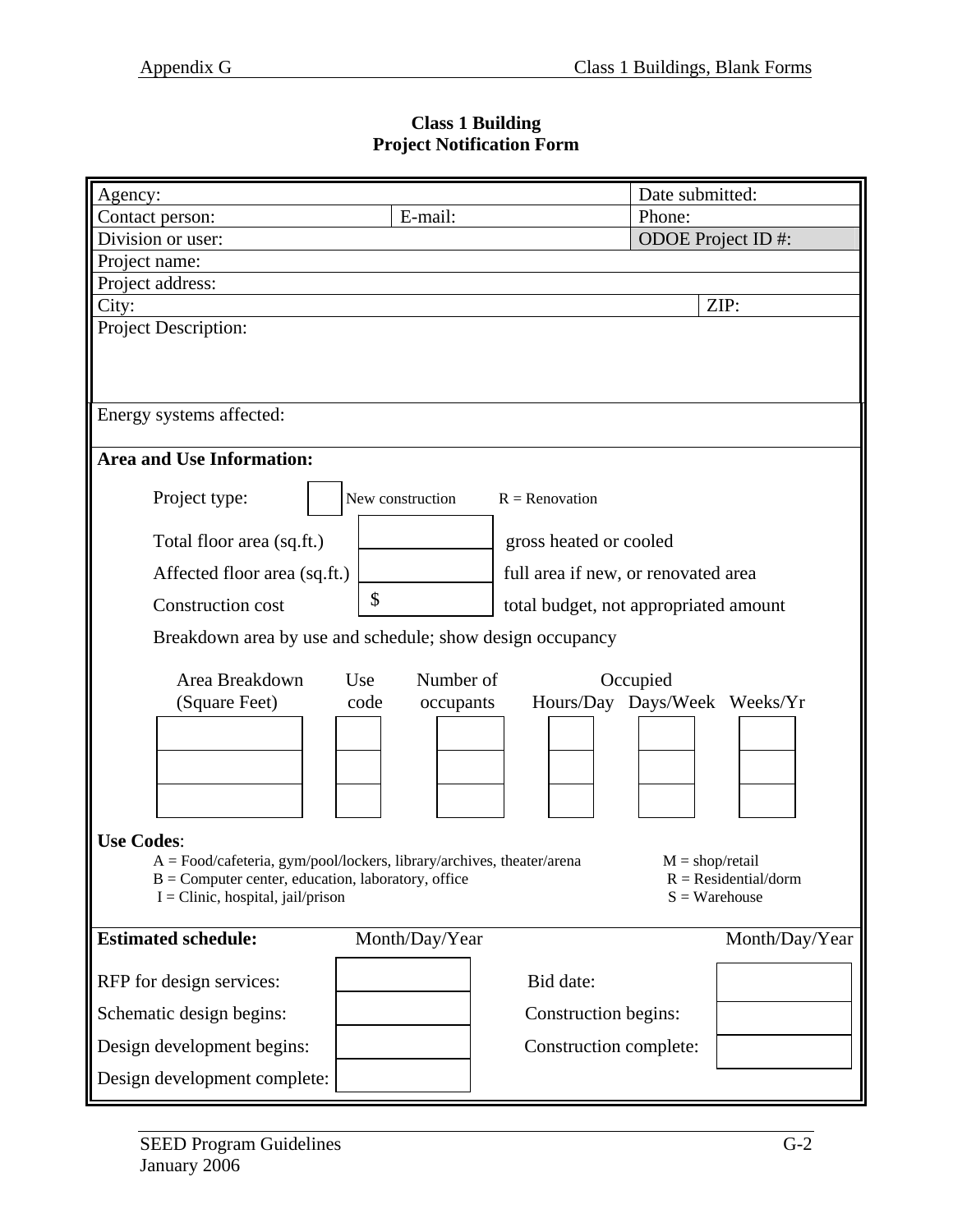**Class 1 Building Project Team Contacts Form** 

| Agency:                                    |         | <b>ODOE</b> Project ID# |  |  |  |
|--------------------------------------------|---------|-------------------------|--|--|--|
| Project manager:                           | E-mail: | Phone:                  |  |  |  |
| <b>Billing contact:</b>                    | E-mail: | Phone:                  |  |  |  |
|                                            |         |                         |  |  |  |
| Billing address:                           |         |                         |  |  |  |
| City:                                      |         | ZIP:                    |  |  |  |
| Architectural firm:                        |         |                         |  |  |  |
| Managing Architect:                        | E-mail: | Phone:                  |  |  |  |
| Project architect:                         | E-mail: | Phone:                  |  |  |  |
| Mechanical Engineering Plumbing Firm:      |         |                         |  |  |  |
| <b>Mechanical Engineer:</b>                | E-mail: | Phone:                  |  |  |  |
| <b>Electrical Engineer:</b>                | E-mail: | Phone:                  |  |  |  |
| Lighting designer:                         | E-mail: | Phone:                  |  |  |  |
| <b>Energy Analyst:</b>                     | E-mail: | Phone:                  |  |  |  |
| Commissioning Agent/Verification Provider: |         |                         |  |  |  |
| E-mail:                                    | Phone:  |                         |  |  |  |
| Document Reviewer (for ECM Inclusion):     |         |                         |  |  |  |
| E-mail:                                    | Phone:  |                         |  |  |  |
| Other Design Team Member:                  |         |                         |  |  |  |
| E-mail:                                    | Phone:  |                         |  |  |  |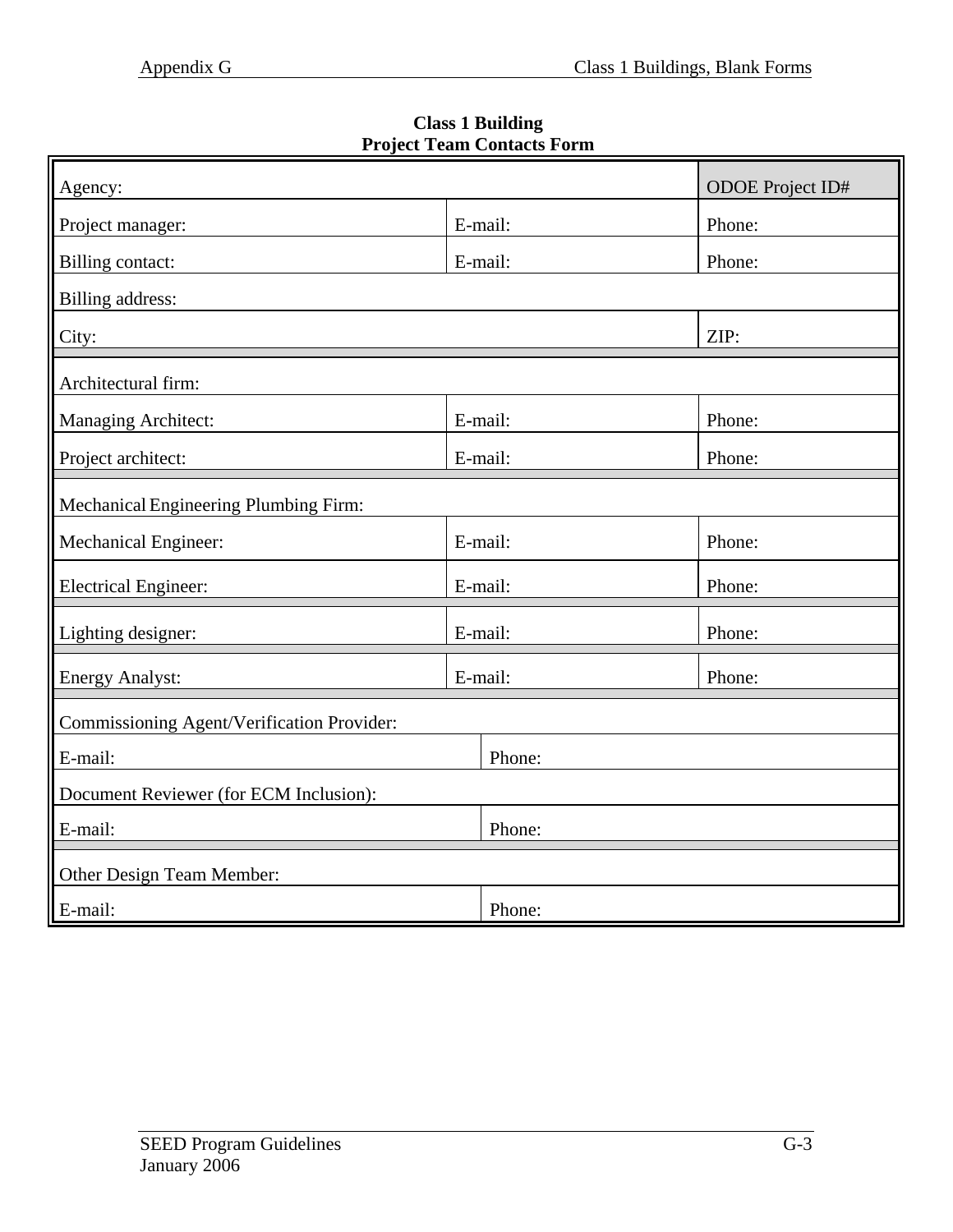| <b>Energy Analyst Qualifications Form</b>                                                                                                       |
|-------------------------------------------------------------------------------------------------------------------------------------------------|
| Energy Analyst's Name:                                                                                                                          |
| List the qualifications of the person(s) responsible for the accuracy of the energy model and the<br><b>Energy Analysis Report:</b>             |
| Description of experience with a computerized, hourly building modeling tool for energy<br>analysis. How current is this experience?            |
| List computer modeling programs with which the modeler has experience including years of<br>experience with each modeling program:              |
| Provide reference contacts for energy modeling experience:                                                                                      |
| List name(s) of others who will be working on the model and report:                                                                             |
| List projects on which the Energy Analyst has performed computer modeling:                                                                      |
| Attach a sample of Energy Analysis Reports:                                                                                                     |
| List any buildings modeled for the SEED program:                                                                                                |
| Number of years of full time energy modeling experience:<br>Has the Energy Analyst taken the ODOE Energy Modeling Workshop?<br>Date of Workshop |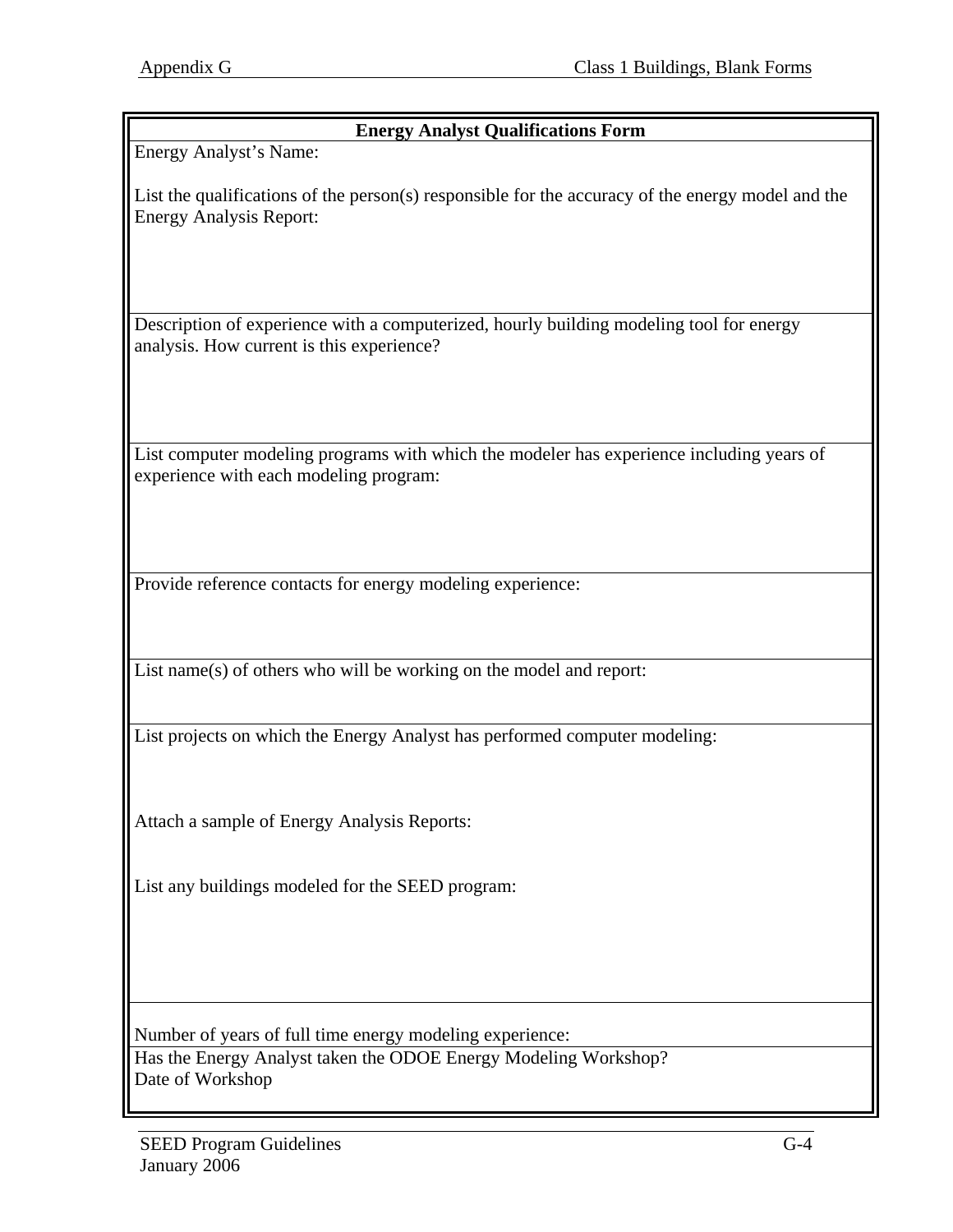#### **Energy Programming and Design Intent Checklist General Description / Requirements**

The following list of energy programming and design intent items should be considered early in the design effort when basic building concepts are being developed. Integration of many of these design concepts is needed early because adoption later in the design is often cost prohibitive or not feasible. Many owner operational requirements and designer design criteria have a significant impact on building energy use and operational costs. Such decisions affect building operating hours, occupant comfort and sizing of energy using equipment.

Information contained in this checklist can be collected from developed programming documents or serve as a reference to what should be included in the programming document. This information needs to be documented so dialog about relevant ECM options can be more clearly defined. Full development of this checklist will evolve as design progresses into schematic and design development phases. It may be necessary to defer decisions on particular efficiency concepts until the energy model is developed in order to address potential energy savings and cost effectiveness.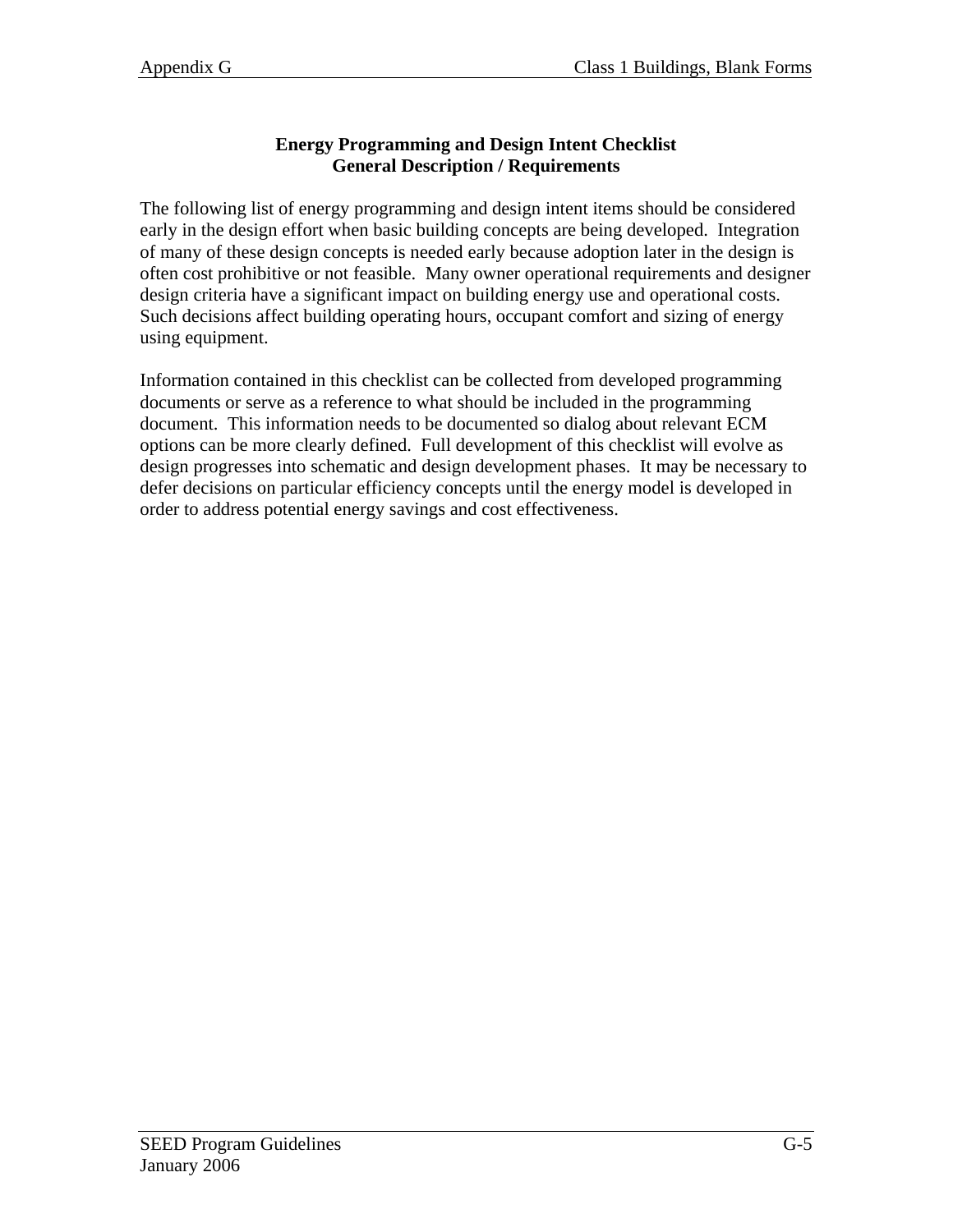### **Excel forms available at** http://www.energy.state.or.us/SEED/Toolbox.htm

| <b>State Energy Efficient Design</b><br><b>Energy Programming Considerations</b> |           |                                                                                                                |  |  |  |  |
|----------------------------------------------------------------------------------|-----------|----------------------------------------------------------------------------------------------------------------|--|--|--|--|
| <b>Project Name:</b>                                                             |           |                                                                                                                |  |  |  |  |
| Date of Issue:                                                                   |           |                                                                                                                |  |  |  |  |
|                                                                                  |           |                                                                                                                |  |  |  |  |
| <b>Fuels and Utilities</b>                                                       |           |                                                                                                                |  |  |  |  |
| Service                                                                          | Selection | Name of Utility                                                                                                |  |  |  |  |
| Electric                                                                         | ∇         |                                                                                                                |  |  |  |  |
| Natural Gas                                                                      | ☑         |                                                                                                                |  |  |  |  |
| Propane                                                                          |           |                                                                                                                |  |  |  |  |
| Fuel Oil                                                                         |           |                                                                                                                |  |  |  |  |
| <b>Steam</b>                                                                     |           |                                                                                                                |  |  |  |  |
| Other                                                                            |           |                                                                                                                |  |  |  |  |
| Points of service:<br><b>Back-up Systems</b>                                     |           | Systems to be supported:<br>Special Use Equipment<br>Systems to be supported:<br>DHW.<br>Special Use Equipment |  |  |  |  |
| Comments:                                                                        |           |                                                                                                                |  |  |  |  |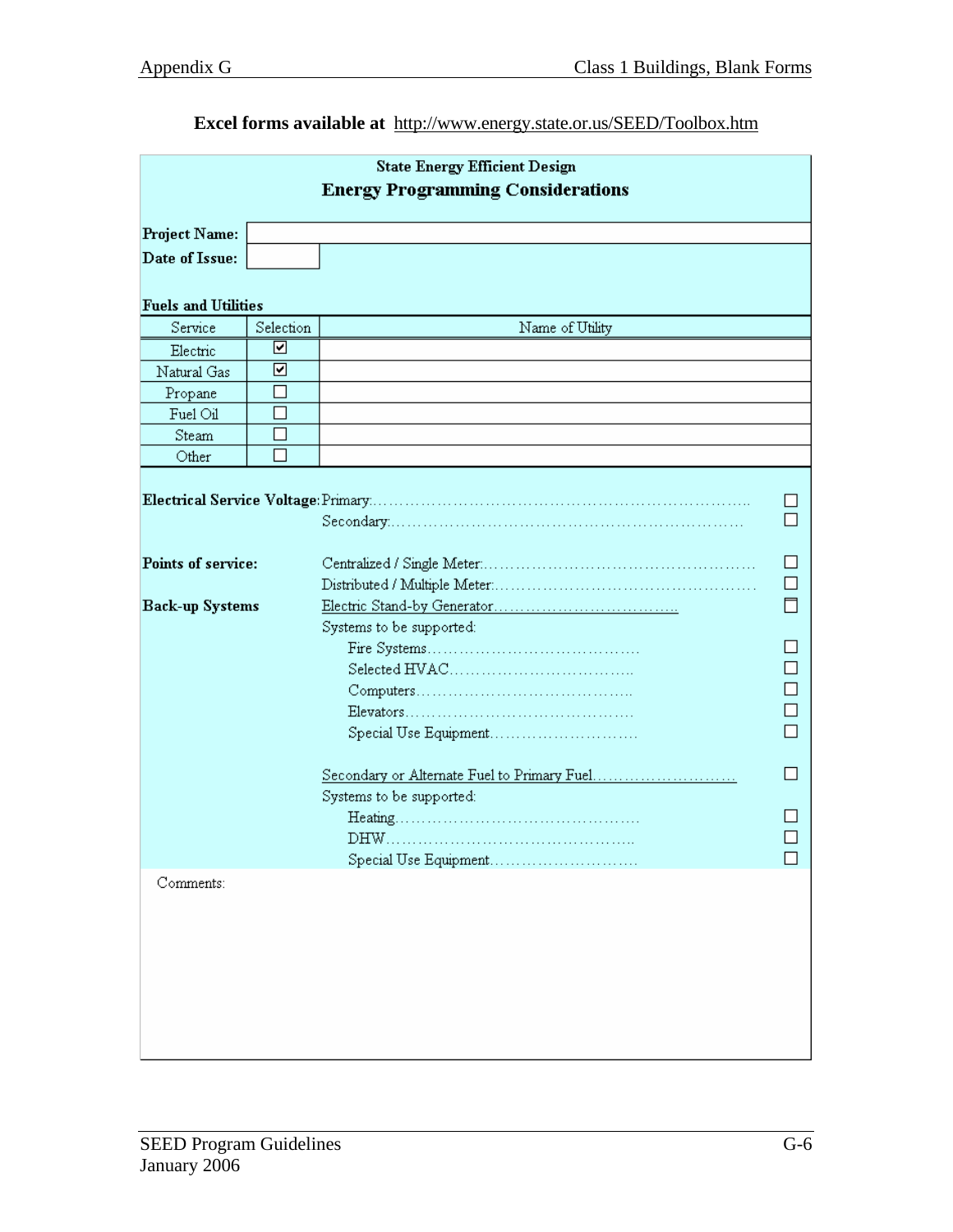| <b>Building Envelope</b>                                                |        |
|-------------------------------------------------------------------------|--------|
| Building Orientation and Shape                                          |        |
|                                                                         |        |
|                                                                         |        |
| Enhance Wall Thermal Mass                                               |        |
|                                                                         |        |
| Reduction of energy use due to the thermal flywheel effect              |        |
| Daylighting Architectural Features                                      |        |
|                                                                         | $\Box$ |
|                                                                         |        |
| Heat Absorption Prevention                                              |        |
|                                                                         |        |
|                                                                         |        |
| Comments:                                                               |        |
|                                                                         |        |
|                                                                         |        |
|                                                                         |        |
|                                                                         |        |
|                                                                         |        |
|                                                                         |        |
|                                                                         |        |
|                                                                         |        |
|                                                                         |        |
| Domestic Hot Water (DHW)                                                |        |
| Showers: Number of people and use pattern (describe below)              |        |
| Fixtures: Number and assumed diversity factors (describe below)         |        |
| Special Equipment: Define water demand and use pattern (describe below) |        |
| Fixture controls                                                        |        |
|                                                                         |        |
|                                                                         |        |
|                                                                         |        |
|                                                                         |        |
| Sizing criteria: loads, recovery rates, storage capacity                |        |
| Comments:                                                               |        |
|                                                                         |        |
|                                                                         |        |
|                                                                         |        |
|                                                                         |        |
|                                                                         |        |
|                                                                         |        |
|                                                                         |        |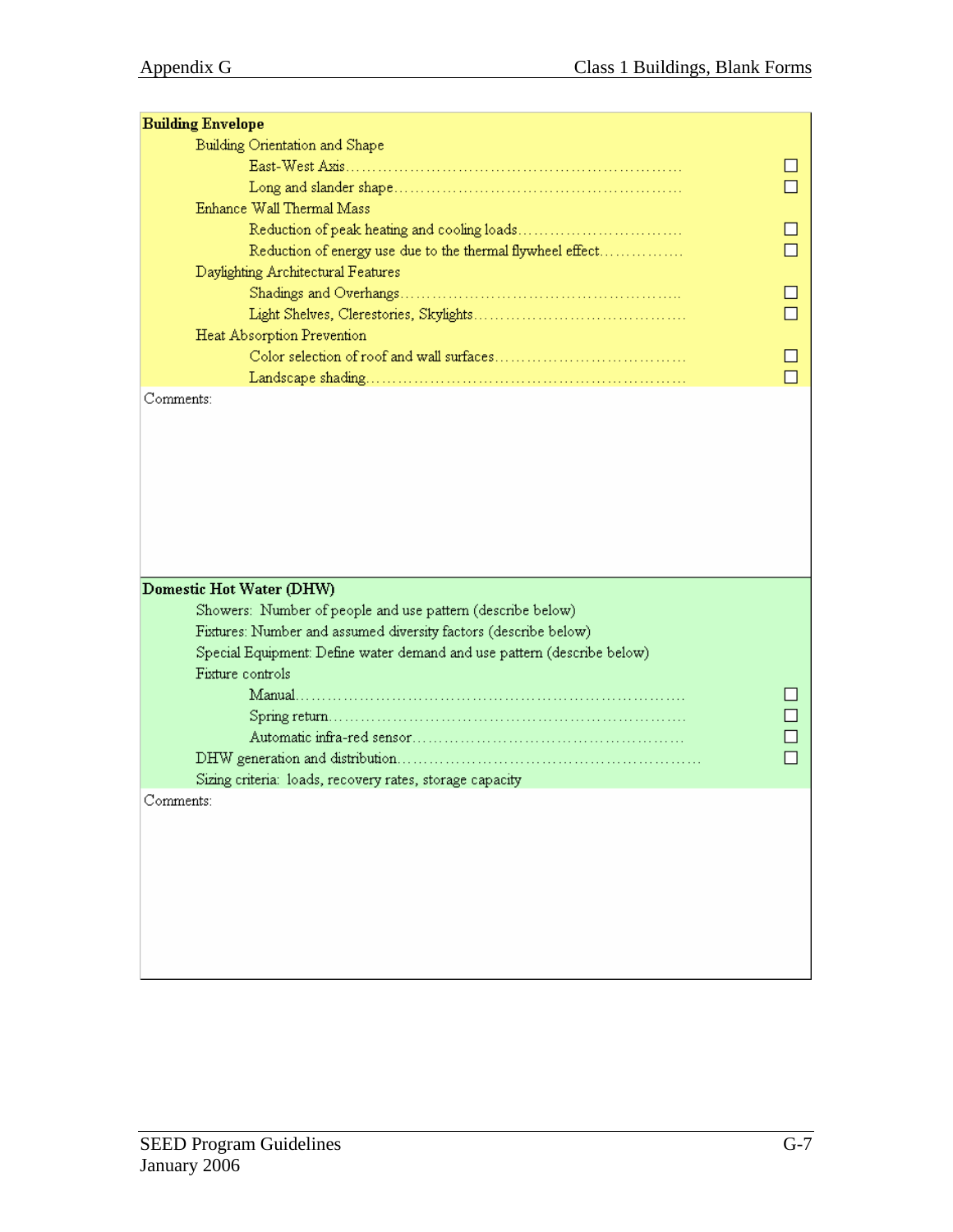| <b>Equipment Loads</b> |                                                                     |  |
|------------------------|---------------------------------------------------------------------|--|
| Office Equipment       |                                                                     |  |
|                        |                                                                     |  |
|                        | Sleep Mode, Energy Star or other standard                           |  |
|                        | Features set-up and controlled by Owner                             |  |
|                        |                                                                     |  |
|                        |                                                                     |  |
|                        | Large equipment or system loads recommended for gas firing          |  |
|                        |                                                                     |  |
|                        |                                                                     |  |
|                        | Food service equipment                                              |  |
|                        |                                                                     |  |
|                        |                                                                     |  |
|                        | Labs equipment                                                      |  |
|                        |                                                                     |  |
|                        |                                                                     |  |
|                        |                                                                     |  |
|                        |                                                                     |  |
| Lighting               |                                                                     |  |
|                        |                                                                     |  |
|                        | Light-colored interior finishes for walls, partitions and furniture |  |
|                        | Defien interior and exterior light sources                          |  |
|                        | Define fixture types                                                |  |
|                        | Define fixture lamp sources                                         |  |
|                        |                                                                     |  |
| Comments:              |                                                                     |  |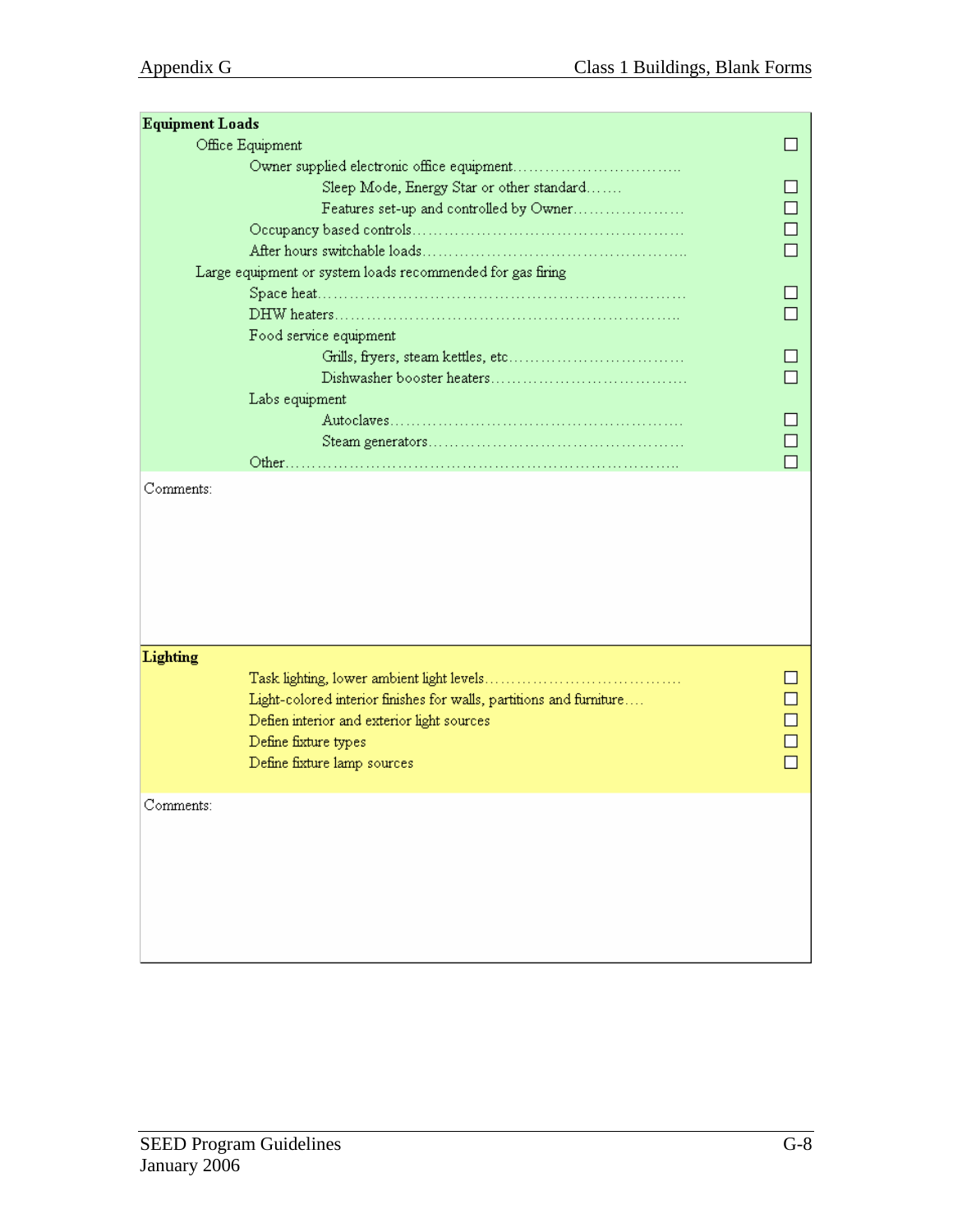| <b>Mechanical Systems</b> |                                                                              |  |
|---------------------------|------------------------------------------------------------------------------|--|
|                           | Distributed mechanical equipment integrated into packaged roof-top equipment |  |
|                           | Central mechanical equipment served by boiler(s) and chiller(s)              |  |
|                           |                                                                              |  |
|                           | Special use HVAC requirements                                                |  |
|                           |                                                                              |  |
|                           |                                                                              |  |
|                           |                                                                              |  |
|                           |                                                                              |  |
|                           |                                                                              |  |
|                           |                                                                              |  |
|                           |                                                                              |  |
|                           |                                                                              |  |
|                           |                                                                              |  |
|                           | Maintenance Issues                                                           |  |
| Longevity                 |                                                                              |  |
|                           |                                                                              |  |
| Comments:                 |                                                                              |  |
|                           |                                                                              |  |
|                           |                                                                              |  |
|                           |                                                                              |  |
|                           |                                                                              |  |
|                           |                                                                              |  |
|                           |                                                                              |  |
|                           |                                                                              |  |
|                           |                                                                              |  |
|                           |                                                                              |  |
| <b>Ventilation</b>        |                                                                              |  |
|                           |                                                                              |  |
|                           | Hybrid System                                                                |  |
|                           |                                                                              |  |
| Comments:                 |                                                                              |  |
|                           |                                                                              |  |
|                           |                                                                              |  |
|                           |                                                                              |  |
|                           |                                                                              |  |
|                           |                                                                              |  |
|                           |                                                                              |  |
|                           |                                                                              |  |
|                           |                                                                              |  |
|                           |                                                                              |  |
|                           |                                                                              |  |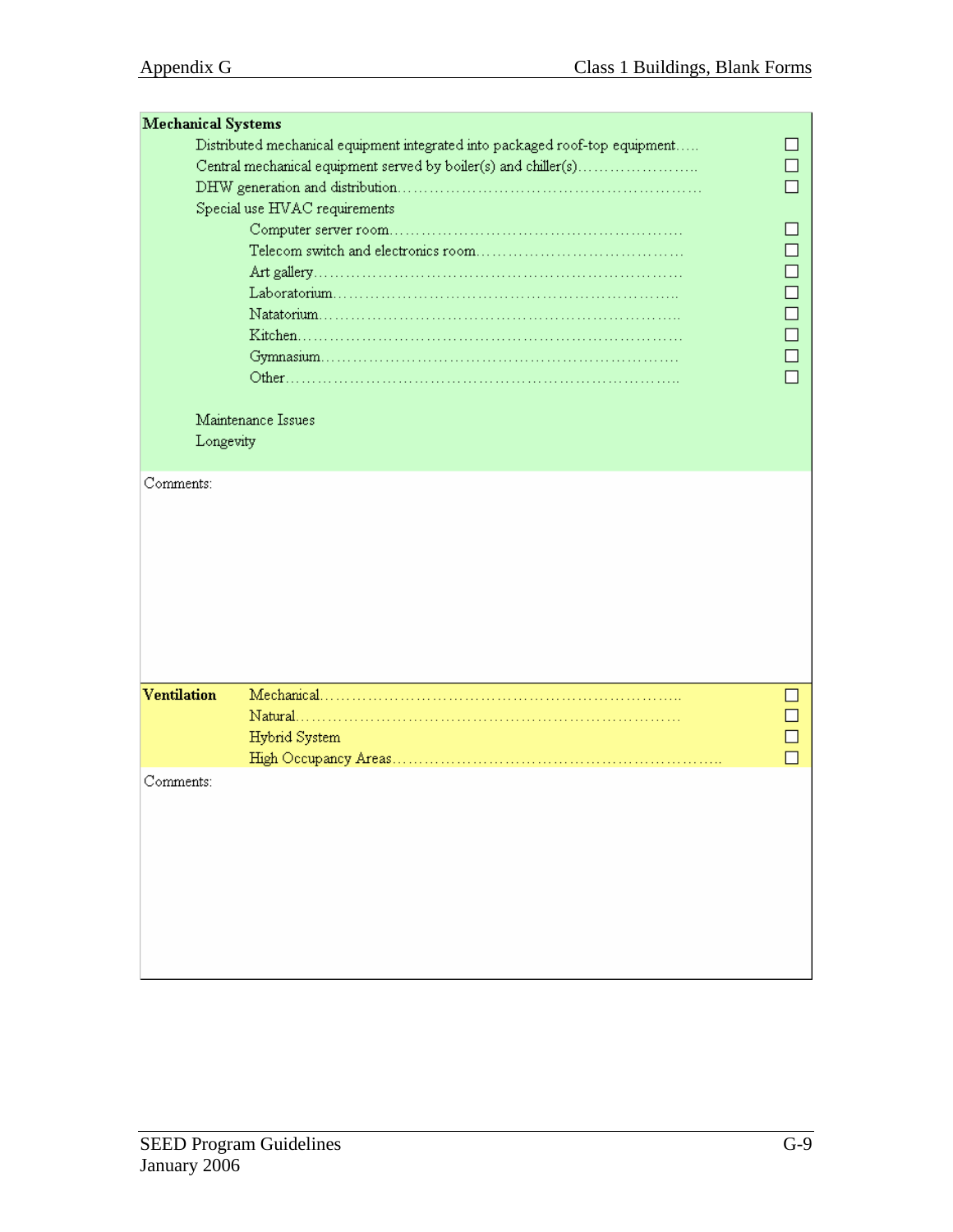### **Early Planning Session Building Design Criteria**

# **Project name:\_\_\_\_\_\_\_\_\_\_\_\_\_\_\_\_\_\_\_\_\_\_\_\_\_\_\_\_\_\_\_\_\_\_\_\_\_\_\_\_\_\_\_\_\_\_\_\_\_\_\_\_\_\_\_\_\_\_\_\_\_\_\_\_\_\_\_\_\_**

Programming Team shall complete this document (as much as possible) for use as a basis of discussion during the initial meeting. The completed form shall be submitted one week before the Early Planning Session.

| Space Name or<br>Description | Area<br>Sqft | Peak<br>Number of<br>Occupants | Average<br>Number<br>of<br>Occupants | Occupancy<br>Hours per<br>Weekday/<br>Weekend | Occupancy<br>Weeks per<br>Year | Target<br>Ambient<br>Illumination,<br>Footcandles | Target Task<br>Illumination,<br>Footcandles | Mechanical<br>Cooling<br>Desired? | Automatic<br>Daylighting<br>Controls<br>Desired? | Natural<br>Ventilation<br>Desired? |
|------------------------------|--------------|--------------------------------|--------------------------------------|-----------------------------------------------|--------------------------------|---------------------------------------------------|---------------------------------------------|-----------------------------------|--------------------------------------------------|------------------------------------|
|                              |              |                                |                                      |                                               |                                |                                                   |                                             |                                   |                                                  |                                    |
|                              |              |                                |                                      |                                               |                                |                                                   |                                             |                                   |                                                  |                                    |
|                              |              |                                |                                      |                                               |                                |                                                   |                                             |                                   |                                                  |                                    |
|                              |              |                                |                                      |                                               |                                |                                                   |                                             |                                   |                                                  |                                    |
|                              |              |                                |                                      |                                               |                                |                                                   |                                             |                                   |                                                  |                                    |
|                              |              |                                |                                      |                                               |                                |                                                   |                                             |                                   |                                                  |                                    |
|                              |              |                                |                                      |                                               |                                |                                                   |                                             |                                   |                                                  |                                    |
|                              |              |                                |                                      |                                               |                                |                                                   |                                             |                                   |                                                  |                                    |
|                              |              |                                |                                      |                                               |                                |                                                   |                                             |                                   |                                                  |                                    |
|                              |              |                                |                                      |                                               |                                |                                                   |                                             |                                   |                                                  |                                    |
|                              |              |                                |                                      |                                               |                                |                                                   |                                             |                                   |                                                  |                                    |
|                              |              |                                |                                      |                                               |                                |                                                   |                                             |                                   |                                                  |                                    |
|                              |              |                                |                                      |                                               |                                |                                                   |                                             |                                   |                                                  |                                    |
|                              |              |                                |                                      |                                               |                                |                                                   |                                             |                                   |                                                  |                                    |
|                              |              |                                |                                      |                                               |                                |                                                   |                                             |                                   |                                                  |                                    |
|                              |              |                                |                                      |                                               |                                |                                                   |                                             |                                   |                                                  |                                    |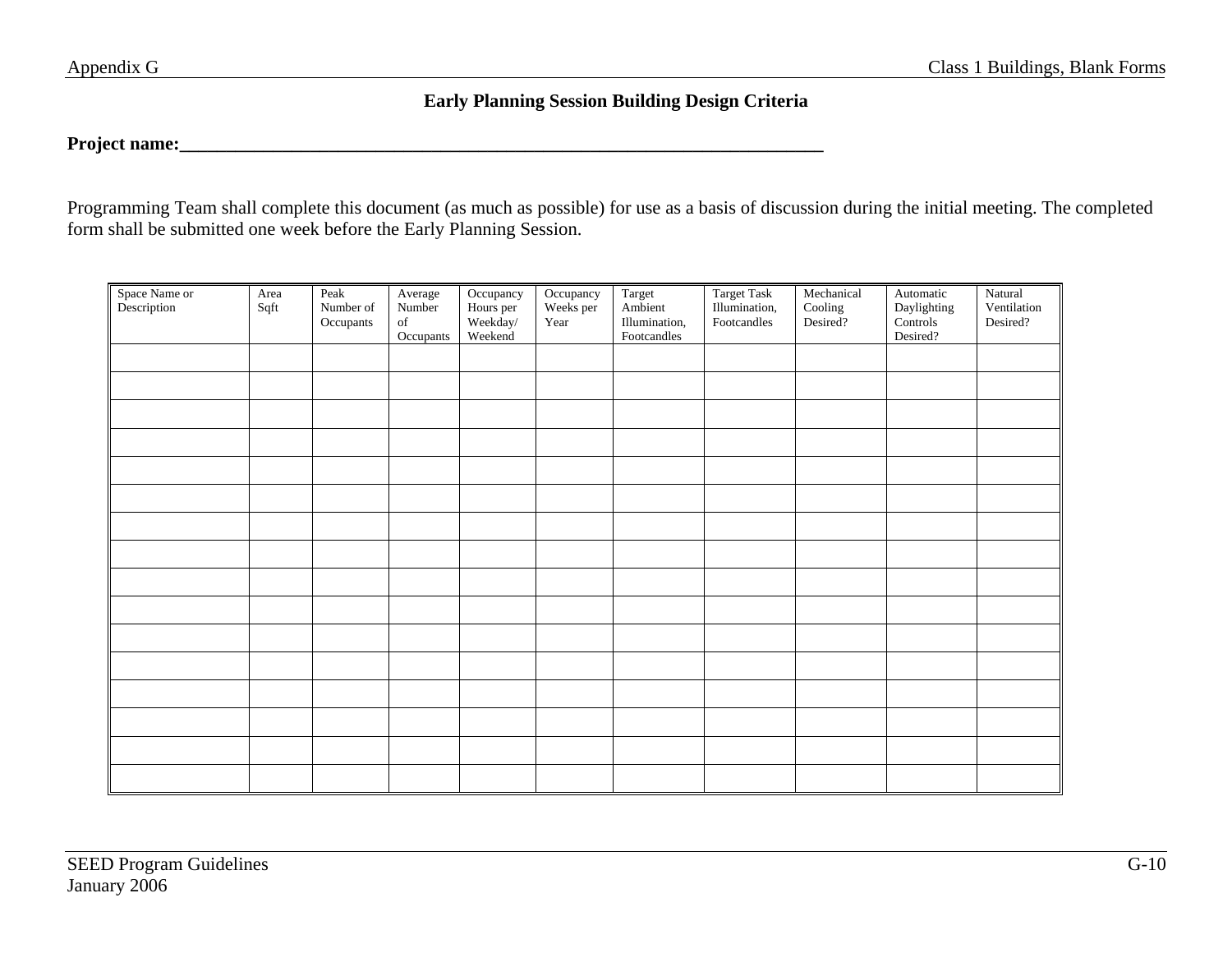#### **Early Planning Session Building Interior Load Design Criteria**

## **Project name:\_\_\_\_\_\_\_\_\_\_\_\_\_\_\_\_\_\_\_\_\_\_\_\_\_\_\_\_\_\_\_\_\_\_\_\_\_\_\_\_\_\_\_\_\_\_\_\_\_\_\_\_\_\_\_\_\_\_\_\_\_\_\_\_\_\_\_\_\_**

Programming Team shall complete this document (as much as possible) for use as a basis of discussion during the initial meeting. The completed form shall be submitted one week before the Early Planning Session.

| Space Name or<br>Description | Area Sqft | Ventilation<br>Occupancy<br>Sqft / Person<br>Or CFM / person | Ventilation<br>Rate<br>$\mbox{CFM}\,/\,$<br>Person | Office<br>Equipment<br>Watts / Sqft | Process<br>Equipment<br>Watts / Sqft | Lighting<br>Power<br>Density<br>Watts/Sqft | Infiltration<br>Air Changes<br>Per Hour<br>(ACH) | Desired<br>Cooling<br>Temperature<br>Occ/Unocc | Desired<br>Heating<br>Temperature<br>$Occ/$ Unocc |
|------------------------------|-----------|--------------------------------------------------------------|----------------------------------------------------|-------------------------------------|--------------------------------------|--------------------------------------------|--------------------------------------------------|------------------------------------------------|---------------------------------------------------|
|                              |           |                                                              |                                                    |                                     |                                      |                                            |                                                  |                                                |                                                   |
|                              |           |                                                              |                                                    |                                     |                                      |                                            |                                                  |                                                |                                                   |
|                              |           |                                                              |                                                    |                                     |                                      |                                            |                                                  |                                                |                                                   |
|                              |           |                                                              |                                                    |                                     |                                      |                                            |                                                  |                                                |                                                   |
|                              |           |                                                              |                                                    |                                     |                                      |                                            |                                                  |                                                |                                                   |
|                              |           |                                                              |                                                    |                                     |                                      |                                            |                                                  |                                                |                                                   |
|                              |           |                                                              |                                                    |                                     |                                      |                                            |                                                  |                                                |                                                   |
|                              |           |                                                              |                                                    |                                     |                                      |                                            |                                                  |                                                |                                                   |
|                              |           |                                                              |                                                    |                                     |                                      |                                            |                                                  |                                                |                                                   |
|                              |           |                                                              |                                                    |                                     |                                      |                                            |                                                  |                                                |                                                   |
|                              |           |                                                              |                                                    |                                     |                                      |                                            |                                                  |                                                |                                                   |
|                              |           |                                                              |                                                    |                                     |                                      |                                            |                                                  |                                                |                                                   |
|                              |           |                                                              |                                                    |                                     |                                      |                                            |                                                  |                                                |                                                   |
|                              |           |                                                              |                                                    |                                     |                                      |                                            |                                                  |                                                |                                                   |
|                              |           |                                                              |                                                    |                                     |                                      |                                            |                                                  |                                                |                                                   |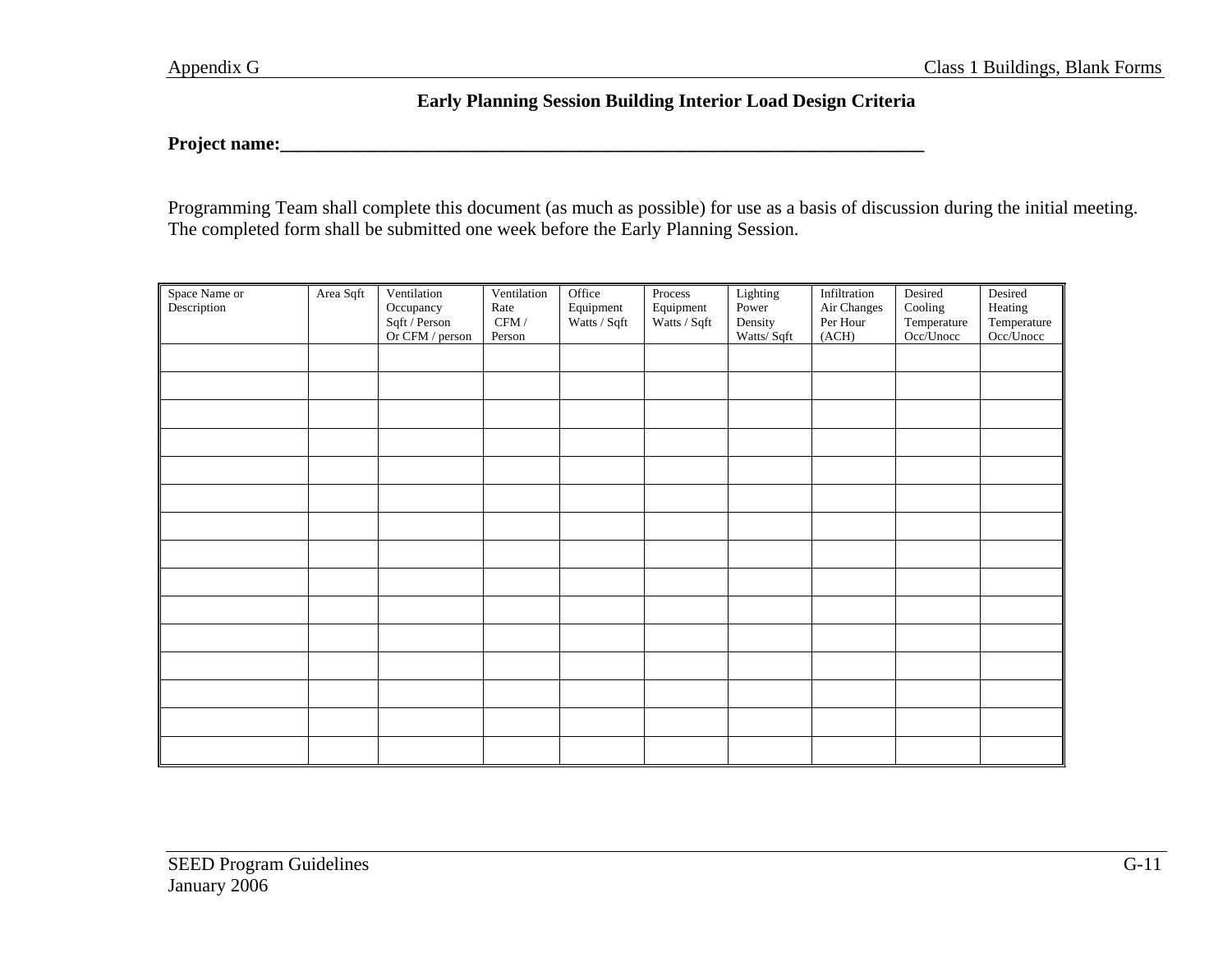#### **Class 1 Building ECM Checklist**

# **Instructions**

The ECM Checklist makes it easier to track ECMs though the analysis process. The energy analyst submits the ECM Checklist two weeks before the scoping meeting. ECMs may be added to the checklist.

An example of an ECM listing follows:

| <b>Status Code</b> |      | Potential ECMs              |
|--------------------|------|-----------------------------|
| B A N/A            | E111 | Add ceiling/roof insulation |

Status codes indicate the phase of analysis or recommendation for each ECM. Check the boxes under the appropriate status code as the analysis progresses. Codes include:

B Baseline. The ECM is included in the building baseline design.

A Analyzed. The ECM is selected for analysis at the scoping meeting.

N/A Not applicable.

The ID code includes a category letter and a three-digit number. "R" listed at end of three-digit number indicates ECM is primarily applicable to renovation projects.

Put an "X" under the appropriate code for each ECM.

 $B = Baseline$  $A =$ Analyzed  $N/A = Not$  Applicable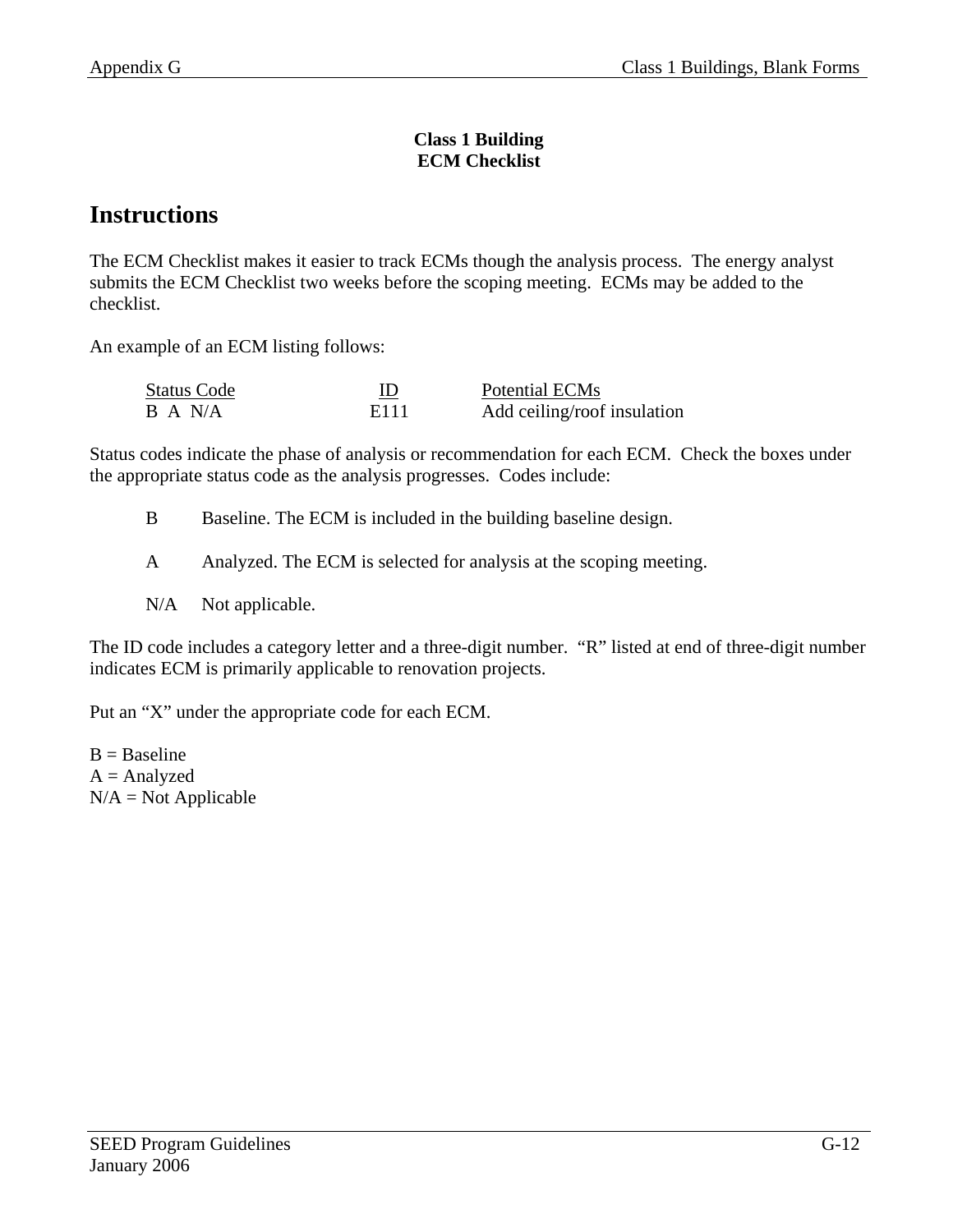| <b>Project Name:</b> |                    |                      |              |                                                    |                        |
|----------------------|--------------------|----------------------|--------------|----------------------------------------------------|------------------------|
|                      |                    | <b>E100 Envelope</b> |              |                                                    |                        |
|                      | <b>Status Code</b> |                      |              |                                                    |                        |
| B                    | $\mathbf{A}$       |                      | $N/A$ ECM#   | <b>Potential ECMs</b>                              | <b>ECM Description</b> |
|                      |                    |                      | E110         | <b>Reduce Heat Losses</b>                          |                        |
|                      |                    |                      | E111         | Ceiling/roof insulation                            |                        |
|                      |                    |                      | E112         | Wall insulation                                    |                        |
|                      |                    |                      | E113         | Floor/slab insulation                              |                        |
|                      |                    |                      | E114         | Fan penthouse insulation                           |                        |
|                      |                    |                      | E115         | Windows:                                           |                        |
|                      |                    |                      | $\mathbf{A}$ | Thermal break in metal window frames               |                        |
|                      |                    |                      | $\bf{B}$     | Wood, vinyl, or fiberglass window frames           |                        |
|                      |                    |                      | $\mathbf C$  | Argon gas-filled glazing panels                    |                        |
|                      |                    |                      | $\mathbf D$  | High-performance low-e ( $e = 0.05$ ) coating      |                        |
|                      |                    |                      | E            | Tinted glazing or reflective coatings              |                        |
|                      |                    |                      |              |                                                    |                        |
|                      |                    |                      | E120         | <b>Reduce Heat Gain</b>                            |                        |
|                      |                    |                      | E121         | Architectural shading and overhangs                |                        |
|                      |                    |                      | E122         | Window sizing and orientation                      |                        |
|                      |                    |                      | E123         | Cool roof, green roof                              |                        |
|                      |                    |                      |              |                                                    |                        |
|                      |                    |                      | E130         | <b>Reduce Infiltration</b>                         |                        |
|                      |                    |                      | E131         | Seal openings at penetrations of building envelope |                        |
|                      |                    |                      | E132         | Air-lock vestibule or revolving doors              |                        |
|                      |                    |                      |              |                                                    |                        |
|                      |                    |                      | E190         | <b>Other Envelope Measures</b>                     |                        |
|                      |                    |                      |              |                                                    |                        |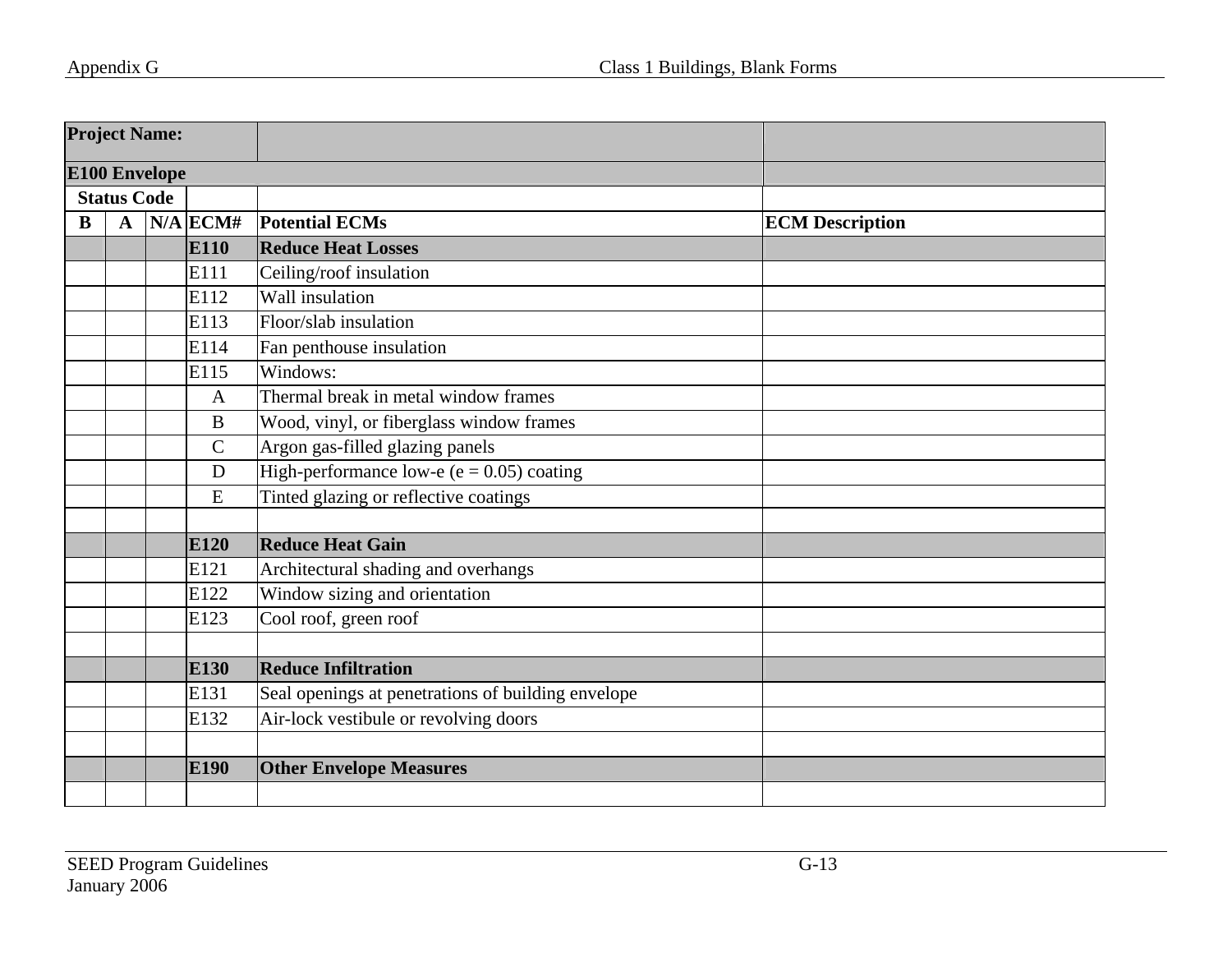|          | L100 Lighting      |  |                  |                                                                 |
|----------|--------------------|--|------------------|-----------------------------------------------------------------|
|          | <b>Status Code</b> |  |                  |                                                                 |
| $\bf{B}$ | $\mathbf{A}$       |  | $N/A$ ECM#       | <b>Potential ECMs</b>                                           |
|          |                    |  | <b>L110</b>      | <b>Efficient Lighting Systems</b>                               |
|          |                    |  | L <sub>111</sub> | Optimize fixture layout, spacing & orientation                  |
|          |                    |  | L112 R           | Delamp overlit areas                                            |
|          |                    |  | L113             | Efficient Fixture Selection, (fixture CU)                       |
|          |                    |  | L114             | Optimize Ballast Selection                                      |
|          |                    |  | L115             | <b>Efficient Lamp Selection</b>                                 |
|          |                    |  | $\mathbf{A}$     | Compact fluorescents in place of incandescents                  |
|          |                    |  | $\bf{B}$         | Incandescent IR Halogen vs standard PAR lamps                   |
|          |                    |  | $\mathbf C$      | Ceramic Metal Halide vs standard PAR lamps                      |
|          |                    |  | D                | High-output linear fluorescents in place of HID fixtures        |
|          |                    |  | E                | Pulse Start Metal Halides vs standard Metal Halides             |
|          |                    |  | $\mathbf{F}$     | LED technology, exit signs and other applications               |
|          |                    |  | L116             | Exterior LPD at or below ASHRAE-90.1-2004                       |
|          |                    |  |                  |                                                                 |
|          |                    |  | L120             | <b>Lighting Controls</b>                                        |
|          |                    |  | L <sub>121</sub> | Occupancy sensors (exceeding code requirements)                 |
|          |                    |  | L122             | Selective switching, (control of multiple lamps within fixture) |
|          |                    |  | L123             | Egress lighting scheduled off during unoccupied periods         |
|          |                    |  | L124             | Exterior lighting controls (exterior lights extinguished after  |
|          |                    |  |                  | occupied period (i.e. 9PM - 5AM)                                |
|          |                    |  |                  |                                                                 |
|          |                    |  | L <sub>130</sub> | <b>Optimize Daylighting</b>                                     |
|          |                    |  | L <sub>131</sub> | Continuous dimming controls                                     |
|          |                    |  | L132             | On/off daylighting control                                      |
|          |                    |  | L133             | Separate circuits for zoning flexibility in daylit zones        |
|          |                    |  |                  |                                                                 |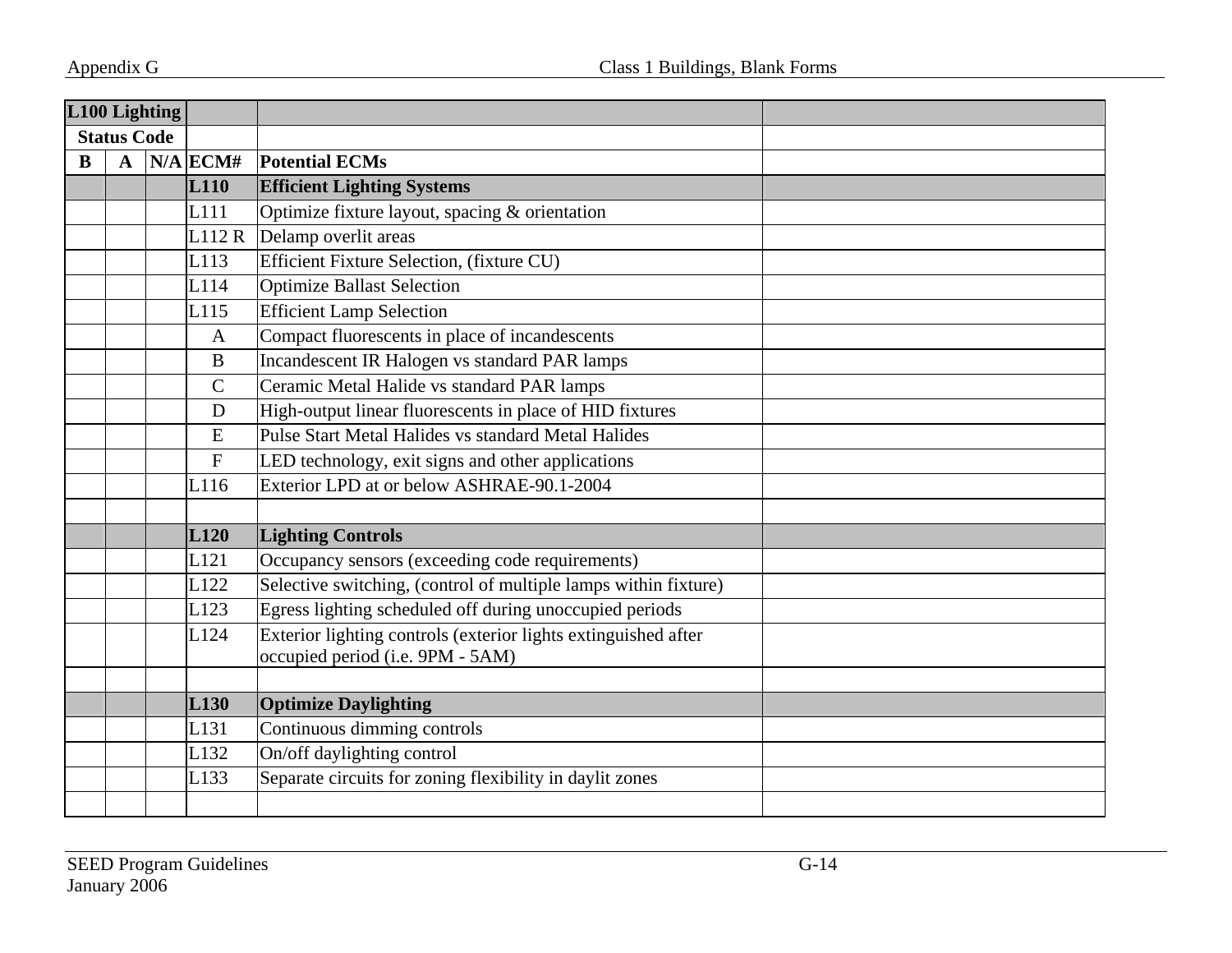|   |                    | L190        | <b>Other Lighting Measures</b>                                                                                                                  |  |
|---|--------------------|-------------|-------------------------------------------------------------------------------------------------------------------------------------------------|--|
|   |                    |             |                                                                                                                                                 |  |
|   |                    |             | <b>W100 Domestic Hot Water (DHW)</b>                                                                                                            |  |
|   | <b>Status Code</b> |             |                                                                                                                                                 |  |
| B | $\mathbf{A}$       | $N/A$ ECM#  | <b>Potential ECMs</b>                                                                                                                           |  |
|   |                    | <b>W110</b> | <b>Reduce DHW Distribution Losses</b>                                                                                                           |  |
|   |                    | W111        | Install return-line aquastat (not required by code)                                                                                             |  |
|   |                    |             |                                                                                                                                                 |  |
|   |                    | <b>W120</b> | <b>Efficient DHW Generation</b>                                                                                                                 |  |
|   |                    | W121        | 90%-plus condensing hot water heaters                                                                                                           |  |
|   |                    | W122        | Summer water heater or small boiler                                                                                                             |  |
|   |                    | W123        | Preheat DHW with reclaimed waste heat (i.e. chiller condenser,<br>direct-contact boiler stack economizer, 24/7 computer server room<br>AC unit) |  |
|   |                    | W124        | Solar-assisted water heater                                                                                                                     |  |
|   |                    | W125        | Heat pump water heater                                                                                                                          |  |
|   |                    |             |                                                                                                                                                 |  |
|   |                    | <b>W130</b> | <b>Process Related DHW Use</b>                                                                                                                  |  |
|   |                    | W131        | Institutional laundry water reuse system                                                                                                        |  |
|   |                    | W132        | Horizontal axis washing machines                                                                                                                |  |
|   |                    |             |                                                                                                                                                 |  |
|   |                    | <b>W140</b> | <b>Heat Recovery</b>                                                                                                                            |  |
|   |                    | W141        | Waste water heat recovery, i.e.GFX system                                                                                                       |  |
|   |                    |             |                                                                                                                                                 |  |
|   |                    | <b>W190</b> | <b>Other DHW Measures</b>                                                                                                                       |  |
|   |                    |             |                                                                                                                                                 |  |
|   |                    |             | F100 HVAC - Unitary Equipment                                                                                                                   |  |
|   | <b>Status Code</b> |             |                                                                                                                                                 |  |
| В | $\mathbf{A}$       |             | $N/A$ ECM# Potential ECMs                                                                                                                       |  |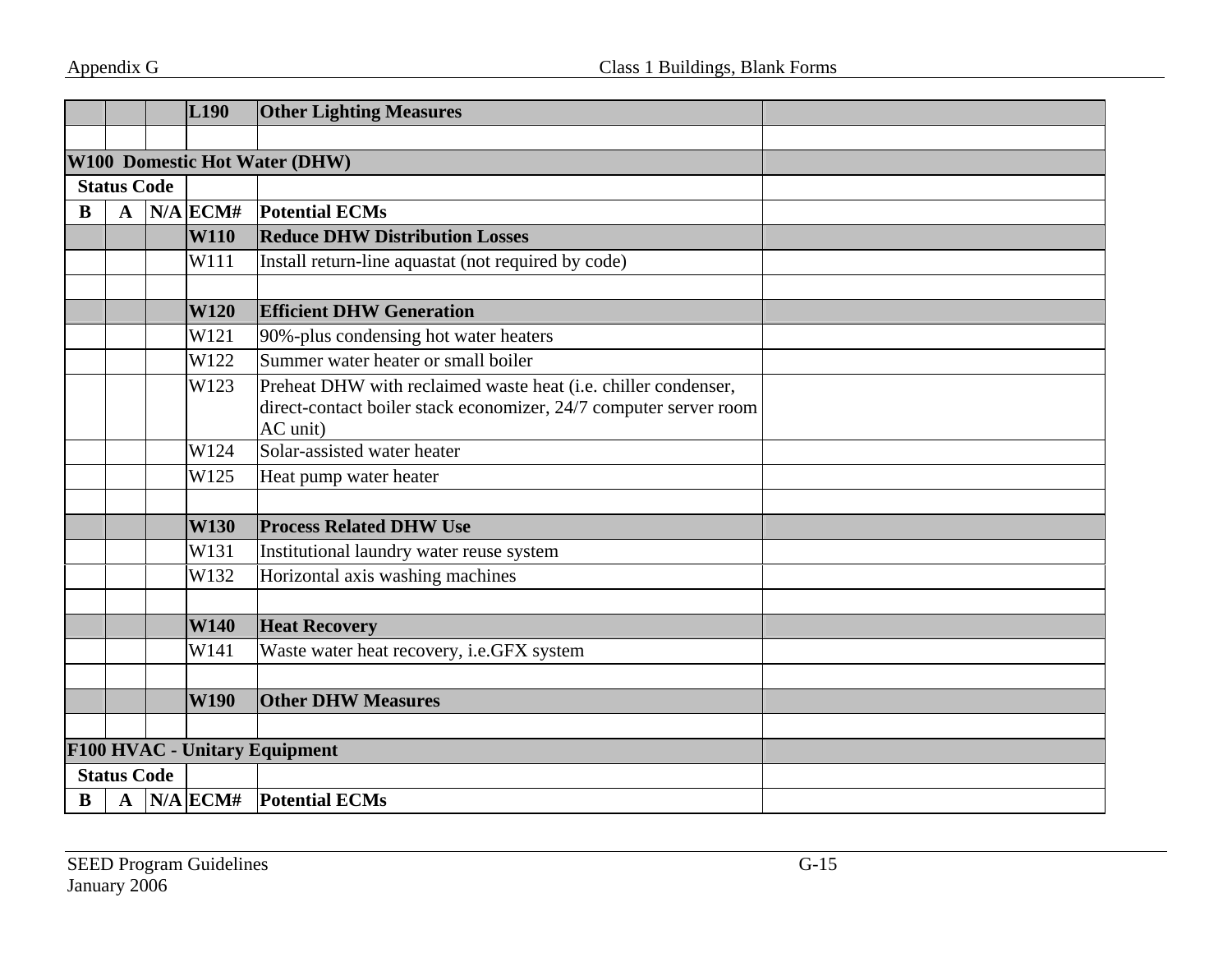|   |                    | <b>F110</b> | <b>Unitary Equipment</b>                                                                                   |  |
|---|--------------------|-------------|------------------------------------------------------------------------------------------------------------|--|
|   |                    | F111        | Condensing furnaces                                                                                        |  |
|   |                    | F112        | Cooling-unit efficiency                                                                                    |  |
|   |                    | F113        | Air-to air heat pump efficiency                                                                            |  |
|   |                    | F114        | Water-source heat pump                                                                                     |  |
|   |                    | F115        | Radiant heating                                                                                            |  |
|   |                    | F116        | Other HVAC general/unitary measures                                                                        |  |
|   |                    |             |                                                                                                            |  |
|   |                    |             | <b>A100 HVAC - Air Distribution</b>                                                                        |  |
|   | <b>Status Code</b> |             |                                                                                                            |  |
| B | $\mathbf{A}$       | $N/A$ ECM#  | <b>Potential ECMs</b>                                                                                      |  |
|   |                    | <b>A110</b> | <b>Reduce Airflow Rates</b>                                                                                |  |
|   |                    | A111        | Variable airflow with VFD                                                                                  |  |
|   |                    | A112        | Cold air distribution                                                                                      |  |
|   |                    |             |                                                                                                            |  |
|   |                    | <b>A120</b> | <b>Reduce Fan Pressure Resistance</b>                                                                      |  |
|   |                    | A121        | Minimize fan unit static pressure-losses: air filters, cooling and<br>heating coils, enlarge cabinet size. |  |
|   |                    | A122        | Minimize duct static pressure-losses: enlarging ducting &<br>optimize fittings                             |  |
|   |                    | <b>A130</b> | <b>Reduce Ventilation Loads</b>                                                                            |  |
|   |                    | A131        | Separate make-up air units for high-ventilation areas                                                      |  |
|   |                    | A132        | Heat recovery (air-to- air, run-around loop, heat wheel)                                                   |  |
|   |                    |             |                                                                                                            |  |
|   |                    | A140        | <b>Reduce Air Leaks and Heat Losses</b>                                                                    |  |
|   |                    | A141        | Install low-leakage dampers                                                                                |  |
|   |                    |             |                                                                                                            |  |
|   |                    | A150        | <b>Fan Systems and Delivery Systems</b>                                                                    |  |
|   |                    | A151        | Specify efficient fans and select efficient size fan wheel                                                 |  |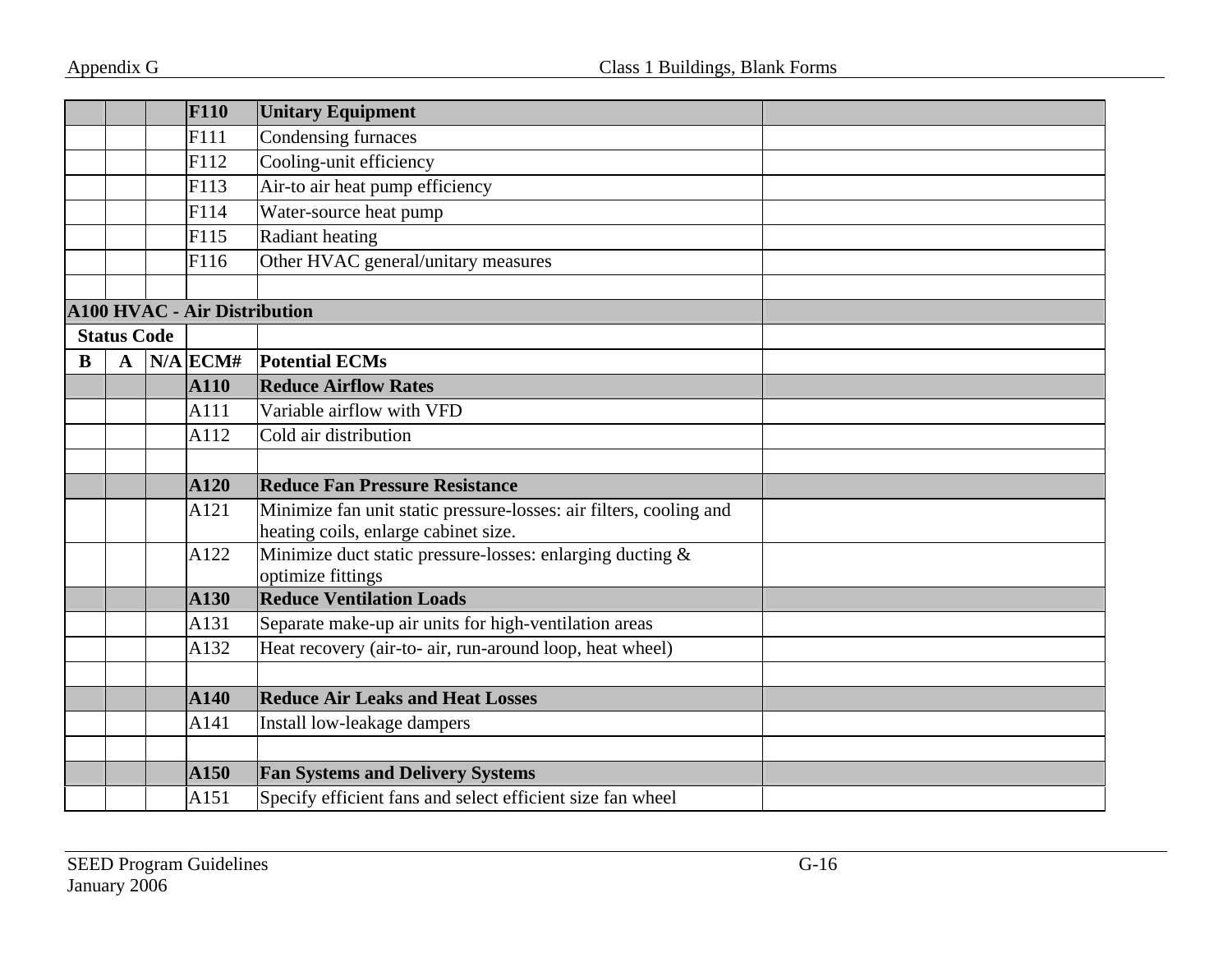|                    |                    |  | A152                      | Separate HVAC units for perimeter and core zones             |  |
|--------------------|--------------------|--|---------------------------|--------------------------------------------------------------|--|
|                    |                    |  | A153R                     | Change constant air-volume reheat to VAV reheat              |  |
|                    |                    |  | A154 R                    | Change multi-zone or dual duct to VAV                        |  |
|                    |                    |  | A155                      | Parallel fan power VAV boxes to reduce perimeter zone reheat |  |
|                    |                    |  |                           |                                                              |  |
|                    |                    |  | A190                      | <b>Other HVAC - Air Distribution ECMs</b>                    |  |
|                    |                    |  |                           |                                                              |  |
|                    |                    |  |                           | D100 HVAC - Steam and Water Distribution                     |  |
|                    | <b>Status Code</b> |  |                           |                                                              |  |
| B                  | $\mathbf{A}$       |  | $N/A$ ECM#                | <b>Potential ECMs</b>                                        |  |
|                    |                    |  | <b>D110</b>               | <b>Reduce Energy Losses</b>                                  |  |
|                    |                    |  | D111                      | Steam trap monitoring and repair program                     |  |
|                    |                    |  | D112                      | Insulate piping and valve bodies                             |  |
|                    |                    |  |                           |                                                              |  |
|                    |                    |  | <b>D120</b>               | <b>Reduce System Flow and Pressure Resistance</b>            |  |
|                    |                    |  | D121                      | Variable primary pumping with VFD                            |  |
|                    |                    |  | D122                      | Increase cooling coil temperature difference                 |  |
|                    |                    |  | D123                      | Increase Heating coil temperature difference                 |  |
|                    |                    |  | D124                      | Reduce pump head pressure                                    |  |
|                    |                    |  |                           |                                                              |  |
|                    |                    |  | <b>D190</b>               | <b>Other Steam or Water Distribution System</b>              |  |
|                    |                    |  |                           |                                                              |  |
|                    |                    |  | <b>T100 HVAC Controls</b> |                                                              |  |
| <b>Status Code</b> |                    |  |                           |                                                              |  |
| B                  | $\mathbf{A}$       |  | $N/A$ ECM#                | <b>Potential ECMs</b>                                        |  |
|                    |                    |  | <b>T110</b>               | <b>Air-Side Control Strategy</b>                             |  |
|                    |                    |  | T111                      | Airflow and temperature setback in unoccupied areas through  |  |
|                    |                    |  |                           | occupancy sensors or schedules                               |  |
|                    |                    |  | T112                      | Variable ventilation based on CO <sub>2</sub> control        |  |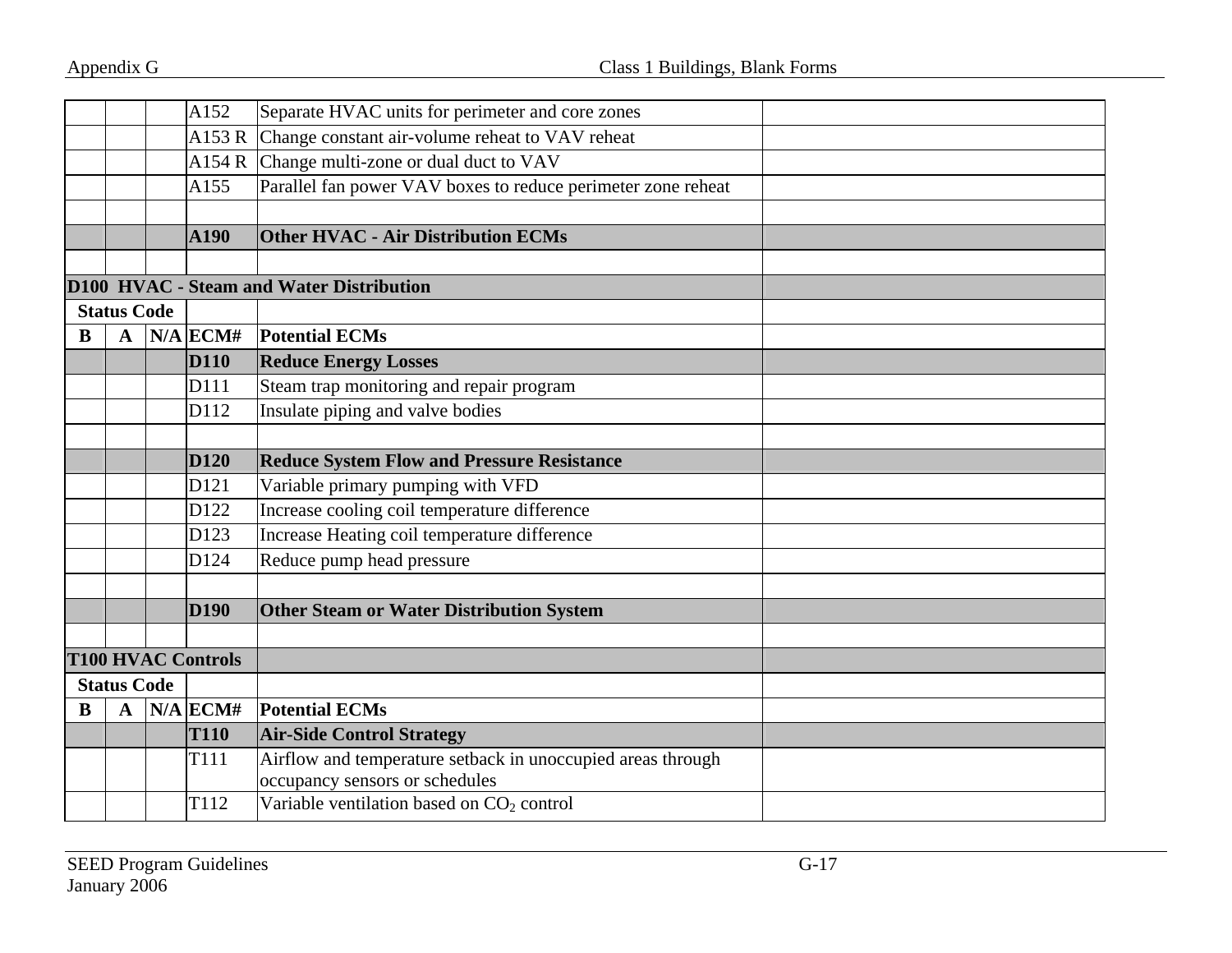|   |                    |                           | T113             | Night-flush cooling cycle                                                                  |  |
|---|--------------------|---------------------------|------------------|--------------------------------------------------------------------------------------------|--|
|   |                    |                           |                  |                                                                                            |  |
|   |                    |                           | <b>T120</b>      | <b>Water Side Control Strategy</b>                                                         |  |
|   |                    |                           | T <sub>121</sub> | Time clock and OSA lockout control of heating and cooling<br>pumps                         |  |
|   |                    |                           |                  |                                                                                            |  |
|   |                    |                           | <b>T130</b>      | <b>Misc. Controls</b>                                                                      |  |
|   |                    |                           | T <sub>131</sub> | Isolate large sheddable loads and install automated controls to<br>limit electrical demand |  |
|   |                    |                           |                  |                                                                                            |  |
|   |                    |                           | <b>T190</b>      | <b>Other HVAC Controls</b>                                                                 |  |
|   |                    |                           |                  |                                                                                            |  |
|   |                    | <b>C100 Cooling Plant</b> |                  |                                                                                            |  |
|   | <b>Status Code</b> |                           |                  |                                                                                            |  |
| B | $\mathbf A$        |                           | $N/A$ ECM#       | <b>Potential ECMs</b>                                                                      |  |
|   |                    |                           | C110             | <b>More Efficient Cooling Equipment</b>                                                    |  |
|   |                    |                           | C111             | Select efficient kW/ton chillers: 1) centrifugal, 2) screw, 3)<br>reciprocating            |  |
|   |                    |                           | C112             | Select chiller size(s) for efficient sequencing                                            |  |
|   |                    |                           | C113             | Optimization of chiller sequencing controls                                                |  |
|   |                    |                           | C114             | <b>Central Heat Pump</b>                                                                   |  |
|   |                    |                           |                  |                                                                                            |  |
|   |                    |                           | C120             | <b>Alternate Cooling</b>                                                                   |  |
|   |                    |                           | C <sub>121</sub> | Water-side free cooling: cooling tower and P&F heat exchanger                              |  |
|   |                    |                           | C122             | Heat recovery chiller                                                                      |  |
|   |                    |                           |                  |                                                                                            |  |
|   |                    |                           | C130             | <b>Increase Condenser Efficiency</b>                                                       |  |
|   |                    |                           | C131             | Specify more efficient cooling tower to reduce LWT                                         |  |
|   |                    |                           | C132             | Water-cooled versus air cooled                                                             |  |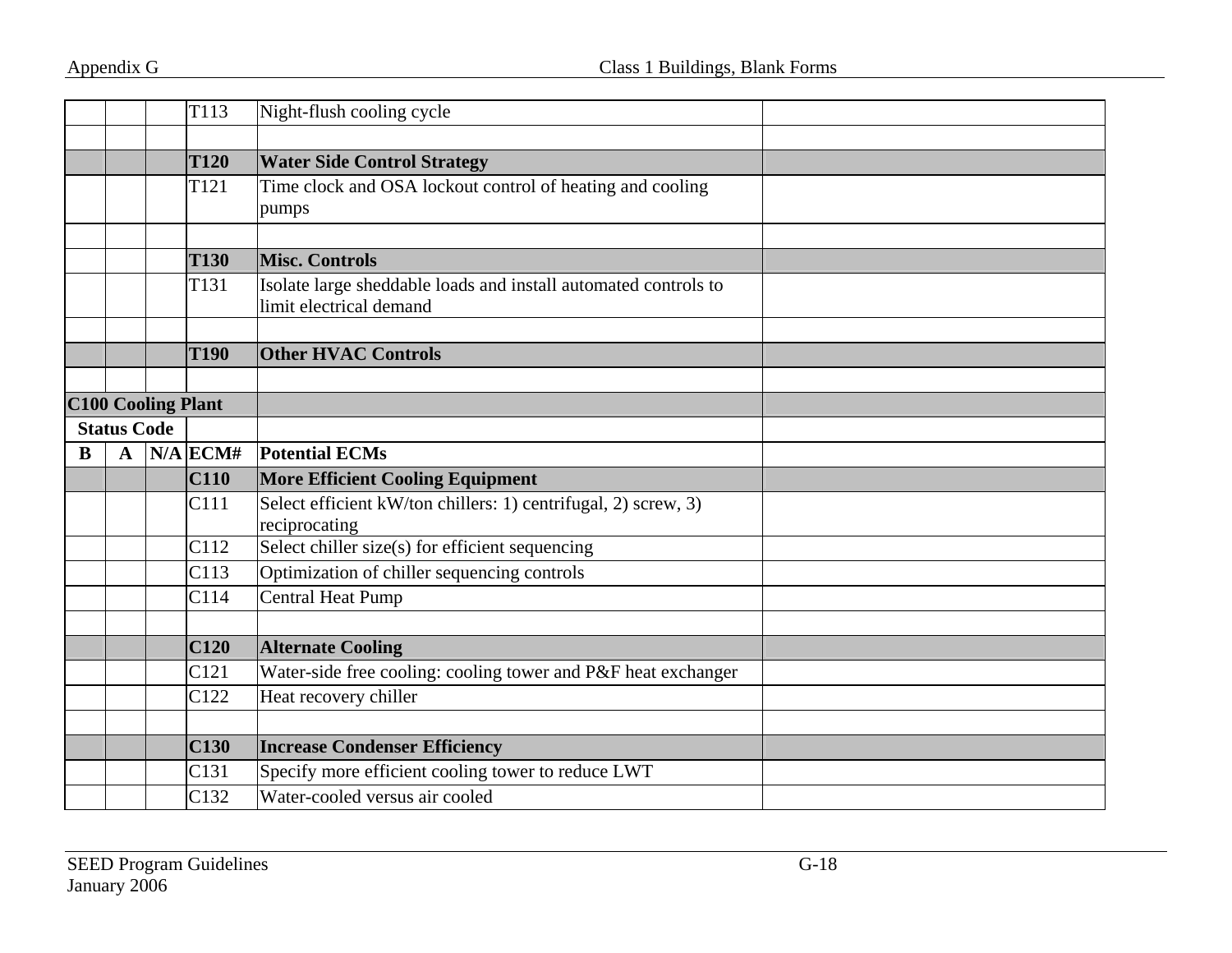|   |                    | C133                      | Evaporative-cooled versus air cooled                                                                                   |  |
|---|--------------------|---------------------------|------------------------------------------------------------------------------------------------------------------------|--|
|   |                    | C134                      | Condenser water reset controls                                                                                         |  |
|   |                    |                           |                                                                                                                        |  |
|   |                    | C190                      | <b>Other Cooling Plant Measures</b>                                                                                    |  |
|   |                    |                           |                                                                                                                        |  |
|   |                    | <b>H100 Heating Plant</b> |                                                                                                                        |  |
|   | <b>Status Code</b> |                           |                                                                                                                        |  |
| B | $\mathbf{A}$       | $N/A$ ECM#                | <b>Potential ECMs</b>                                                                                                  |  |
|   |                    | <b>H110</b>               | <b>Improve Boiler Efficiency</b>                                                                                       |  |
|   |                    | H111                      | Specify efficient boilers                                                                                              |  |
|   |                    | H112                      | Select boiler size(s) for efficient sequencing                                                                         |  |
|   |                    | H113                      | Optimization of boiler sequencing controls                                                                             |  |
|   |                    | H114                      | Modulating burner control, specify high turn-down ratio $(5:1)$                                                        |  |
|   |                    | H115                      | Improve draft controls: turbulators, barometric dampers                                                                |  |
|   |                    | H116R                     | Improve combustion by reducing excess air with O2 trim controls                                                        |  |
|   |                    | H117                      | Boiler flue heat recovery to preheat combustion air or feed water                                                      |  |
|   |                    | <b>H118R</b>              | Recover heat from boiler blow-down                                                                                     |  |
|   |                    |                           |                                                                                                                        |  |
|   |                    | <b>H120</b>               | <b>Alternate Heating Systems</b>                                                                                       |  |
|   |                    | H121                      | Condensing hydronic boiler, design at lower supply/return water<br>temp. i.e 140 F supply and 110 F return water temp. |  |
|   |                    | H122                      | Water-source or ground-source heat pumps                                                                               |  |
|   |                    |                           |                                                                                                                        |  |
|   |                    | <b>H190</b>               | <b>Other Heating Plant Measures</b>                                                                                    |  |
|   |                    |                           |                                                                                                                        |  |
|   |                    |                           | K100 Hood and Make-up Systems for Kitchens, Labs, Shops, Process Equipment, etc.                                       |  |
|   | <b>Status Code</b> |                           |                                                                                                                        |  |
| B | $\mathbf A$        | $N/A$ ECM#                | <b>Potential ECMs</b>                                                                                                  |  |
|   |                    | K111                      | Minimize exhaust hood airflows, i.e. low flow hoods                                                                    |  |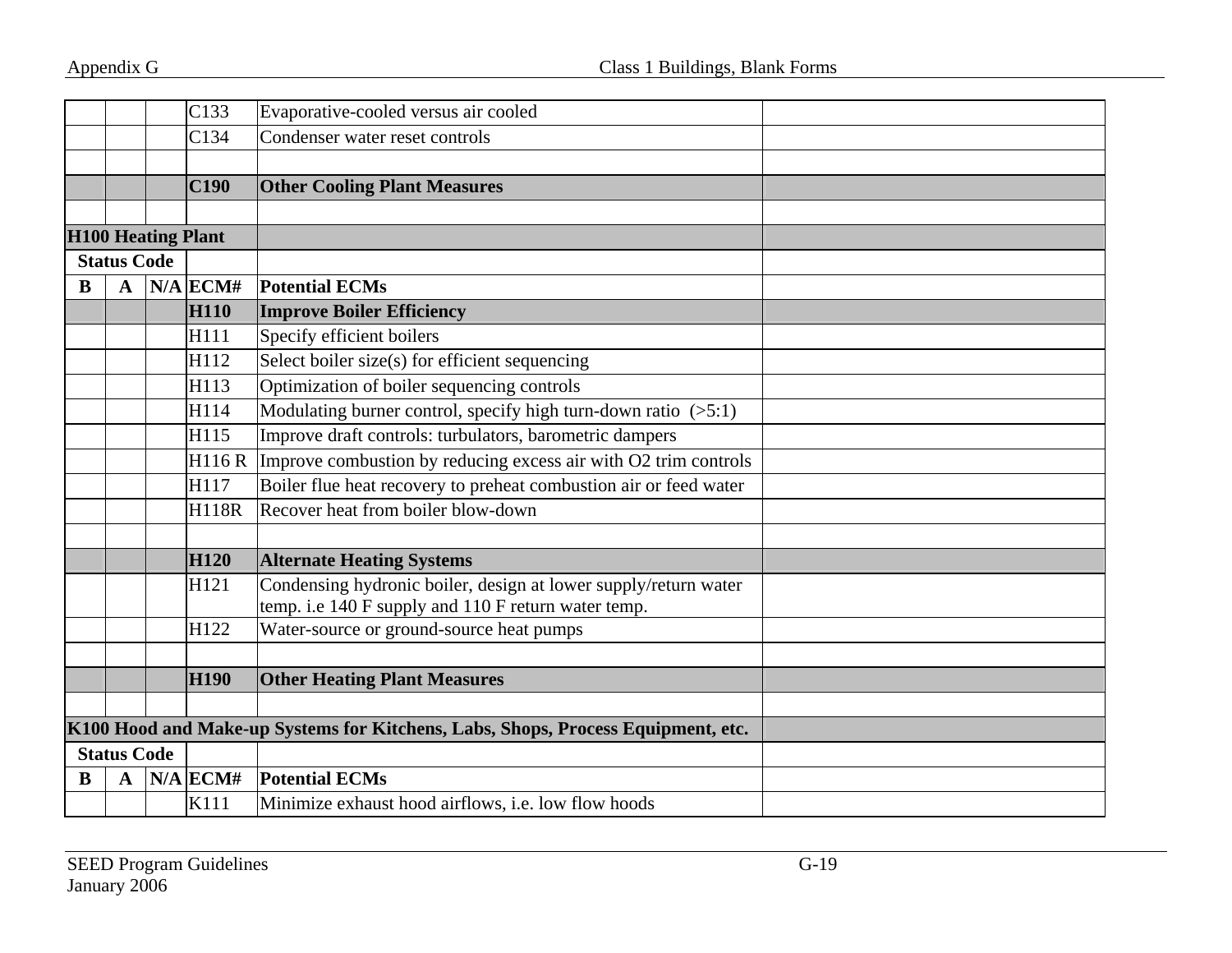|   |                    | K112                       | Minimize exhaust hood run time                                          |  |
|---|--------------------|----------------------------|-------------------------------------------------------------------------|--|
|   |                    | K113                       | Separate make-up air unit set at lower temperature                      |  |
|   |                    |                            |                                                                         |  |
|   |                    | <b>K190</b>                | <b>Other Hood and Make-up Systems</b>                                   |  |
|   |                    |                            |                                                                         |  |
|   |                    | <b>S100 Swimming Pools</b> |                                                                         |  |
|   | <b>Status Code</b> |                            |                                                                         |  |
| B | $\mathbf A$        | $N/A$ ECM#                 | <b>Potential ECMs</b>                                                   |  |
|   |                    | S111                       | Elevate air temperature to reduce pool evaporation rates                |  |
|   |                    | S112                       | Air-to-air heat recovery of ventilation air                             |  |
|   |                    | S113                       | De-humidification heat recovery                                         |  |
|   |                    | S114                       | Variable ventilation based on advanced climate controls sensing         |  |
|   |                    |                            | humidity, indoor/outdoor/dew-point temperatures                         |  |
|   |                    | S115                       | Lower ventilation rates during unoccupied hours                         |  |
|   |                    | S116                       | Low pressure-drop pool water filters/strainers                          |  |
|   |                    | S117                       | Two-speed circulation/filtration pumping (occupied/unoccupied<br>modes) |  |
|   |                    |                            |                                                                         |  |
|   |                    | <b>S190</b>                | <b>Other Swimming Pool Measures</b>                                     |  |
|   |                    |                            |                                                                         |  |
|   |                    |                            | <b>P100 Power/Electrical Distribution</b>                               |  |
|   | <b>Status Code</b> |                            |                                                                         |  |
| B | A                  | $NA$ ECM#                  | <b>Potential ECMs</b>                                                   |  |
|   |                    | <b>P110</b>                | <b>Premium-efficiency motors</b>                                        |  |
|   |                    | P111                       | In excess of code (Consortium for Energy Efficiency) i.e.fans,          |  |
|   |                    |                            | pumps, etc.                                                             |  |
|   |                    |                            |                                                                         |  |
|   |                    | <b>P120</b>                | <b>Vertical Transport</b>                                               |  |
|   |                    | P <sub>121</sub>           | Hydraulic elevator pump/motor efficiency opportunities                  |  |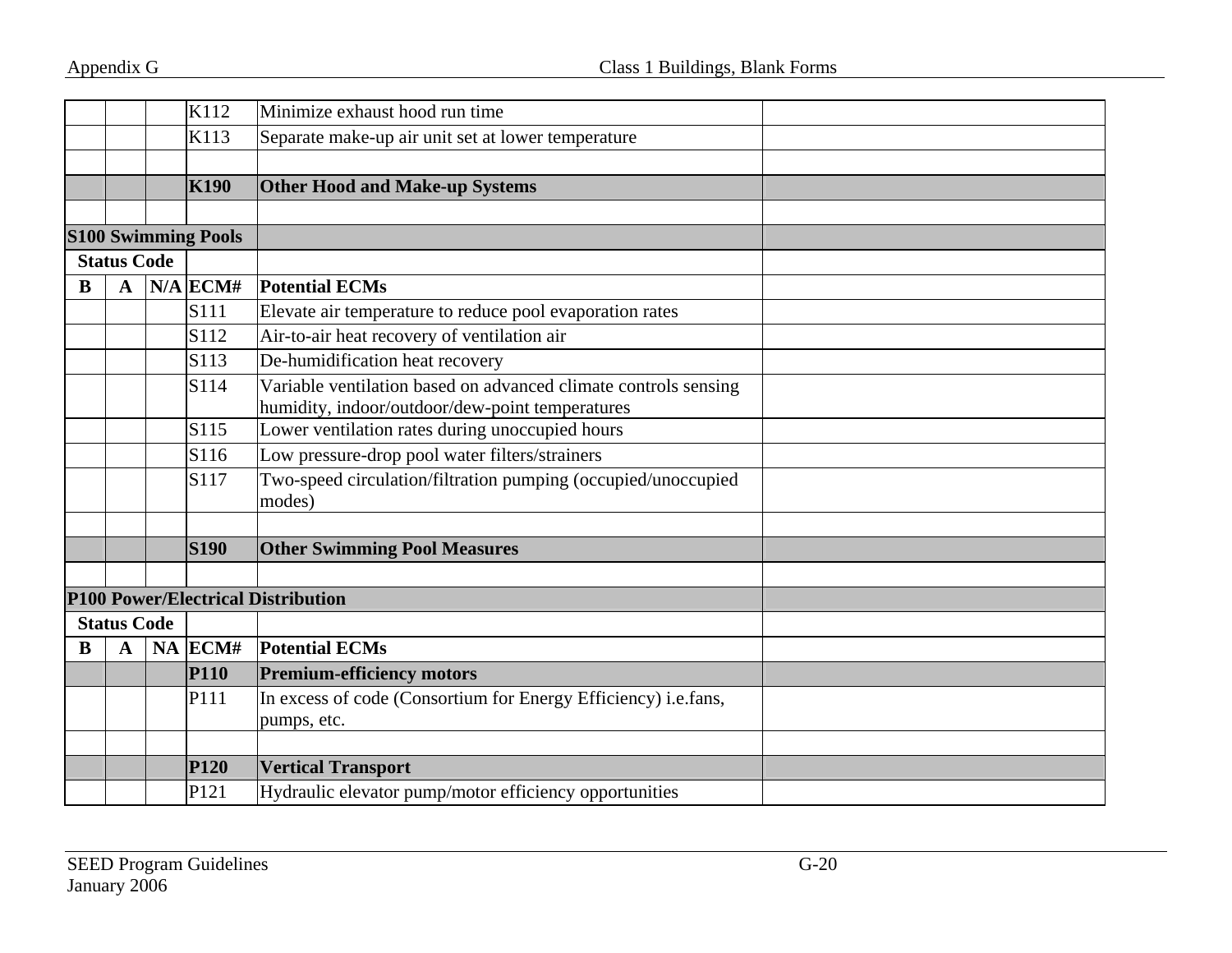|  | P122             | <b>Traction Elevator</b>                                                                     |  |
|--|------------------|----------------------------------------------------------------------------------------------|--|
|  |                  |                                                                                              |  |
|  | <b>P130</b>      | <b>Server and Telecom Rooms</b>                                                              |  |
|  | P131             | Multiple small compressors for efficiency and redundancy                                     |  |
|  | P <sub>132</sub> | Air side economizer cooling                                                                  |  |
|  | P133             | Water side economizer cooling                                                                |  |
|  | P134             | Wider deadband for humidity and temperature control (based on<br>actual design requirements) |  |
|  |                  |                                                                                              |  |
|  | <b>P140</b>      | <b>Refrigeration Systems</b>                                                                 |  |
|  | P141             | Select units with high efficiency compressors                                                |  |
|  | P142             | Increase condensing efficiency and optimize capacity control                                 |  |
|  | P143             | Install floating-head pressure controls                                                      |  |
|  |                  |                                                                                              |  |
|  | <b>P150</b>      | <b>Appliances</b>                                                                            |  |
|  | P151             | Residential Energy Star- refrigerator, dishwashers, washing<br>machines, etc                 |  |
|  | P <sub>152</sub> | Commercial Equipment- Pcs, LCD Monitors, copiers, vending<br>misers                          |  |
|  |                  |                                                                                              |  |
|  | <b>P190</b>      | <b>Other Power Measures</b>                                                                  |  |
|  |                  |                                                                                              |  |
|  |                  |                                                                                              |  |
|  |                  |                                                                                              |  |
|  |                  |                                                                                              |  |
|  |                  |                                                                                              |  |
|  |                  |                                                                                              |  |
|  |                  |                                                                                              |  |
|  |                  |                                                                                              |  |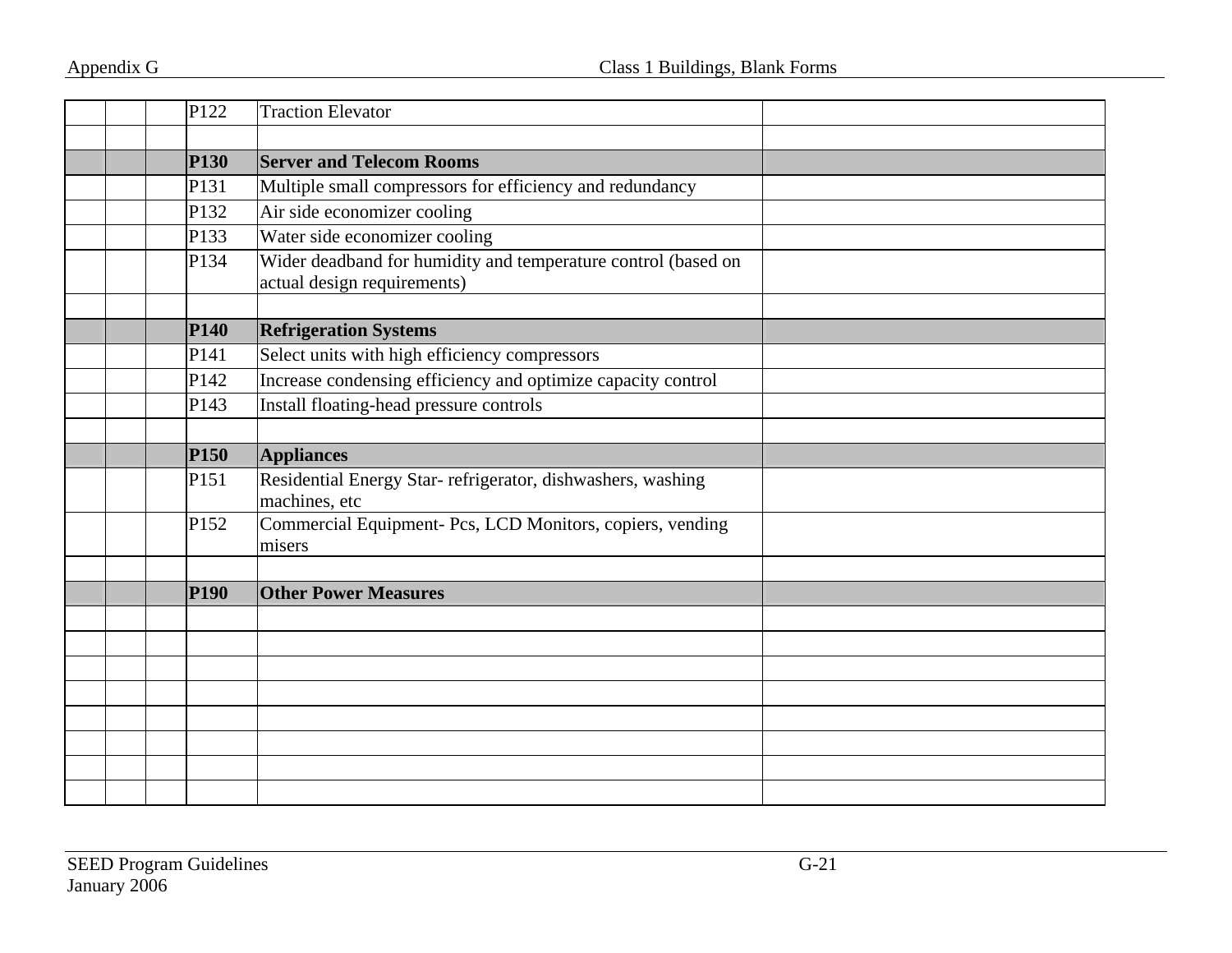### **Scoping Process Information Checklist**

#### **Project name:\_\_\_\_\_\_\_\_\_\_\_\_\_\_\_\_\_\_\_\_\_\_\_\_\_\_\_\_\_\_\_\_\_\_\_\_\_\_\_\_\_\_\_\_\_\_\_\_\_\_\_\_\_\_\_\_\_\_\_\_\_\_\_\_\_\_\_\_\_**

Submit this checklist and all listed items to scoping meeting attendees two weeks before the scoping meeting.

#### **A. Information provided by the design team:**

| Schematic plans, including floor plans, sections, and elevations of the building, sufficient<br>for modeling input |
|--------------------------------------------------------------------------------------------------------------------|
| Description of building envelope components                                                                        |

 Description of the proposed building mechanical and electrical systems, including preliminary size selection and efficiencies of all major equipment

Lighting strategies and connected lighting load



 Information adequate to verify compliance with Chapter 13 of the *State of Oregon Structural Specialty Code* 

Connected equipment load and specialized equipment requirements

Description of operating criteria and schedules

#### **B. Information provided by the energy analyst and design team:**



Results of preliminary modeling if any.

Descriptions of ECMs that will be included in the Proposed Baseline building

Descriptions of potential ECMs suggested for inclusion in the building



Completed ECM checklist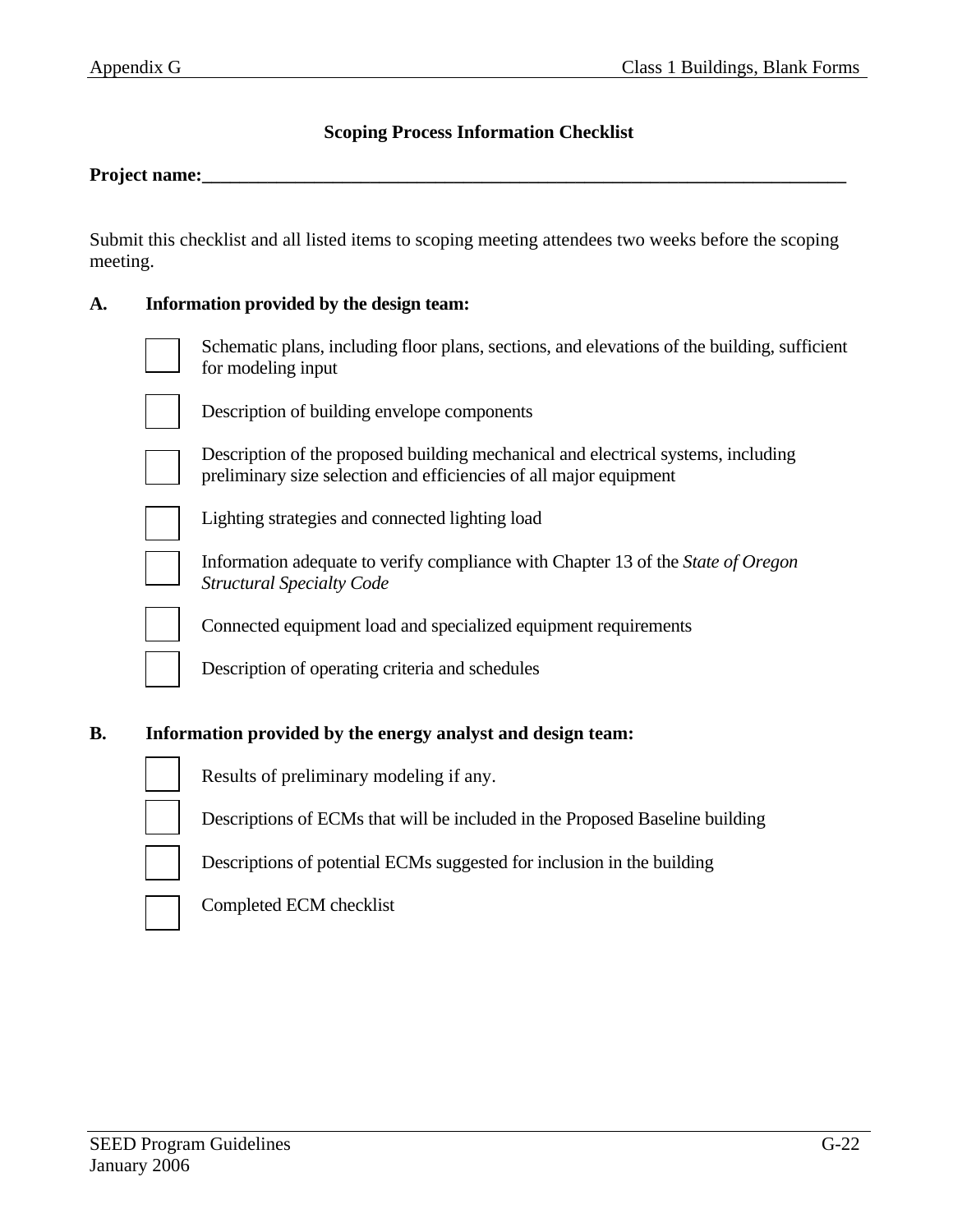Checklist for Appendices to the Preliminary Energy Analysis Report

#### **Project name:\_\_\_\_\_\_\_\_\_\_\_\_\_\_\_\_\_\_\_\_\_\_\_\_\_\_\_\_\_\_\_\_\_\_\_\_\_\_\_\_\_\_\_\_\_\_\_\_\_\_\_\_\_\_\_\_\_\_\_\_\_\_\_\_\_\_\_\_\_**

The *Preliminary Energy Analysis Report* includes material adequate to review all ECMs for individual cost-effectiveness.

| A copy of the <i>ECM Checklist</i> with notations for baseline and suggested ECMs.                                                                                                                                                                                                                                                                                                                                                                                                                                                                                                                                                                                                                             |
|----------------------------------------------------------------------------------------------------------------------------------------------------------------------------------------------------------------------------------------------------------------------------------------------------------------------------------------------------------------------------------------------------------------------------------------------------------------------------------------------------------------------------------------------------------------------------------------------------------------------------------------------------------------------------------------------------------------|
| Narrative describing the Proposed Baseline Building and the Code Building, the analyzed<br>ECMs, and the recommended ECM package.                                                                                                                                                                                                                                                                                                                                                                                                                                                                                                                                                                              |
| Tables 2-2, 3-1, 4-1, and 4-2,                                                                                                                                                                                                                                                                                                                                                                                                                                                                                                                                                                                                                                                                                 |
| Preliminary ECM calculations, estimates, and justification for eliminated ECMs,<br>Including Preliminary ECM Analysis worksheets for all eliminated ECMs.                                                                                                                                                                                                                                                                                                                                                                                                                                                                                                                                                      |
| Cost estimates for all ECMs analyzed                                                                                                                                                                                                                                                                                                                                                                                                                                                                                                                                                                                                                                                                           |
| Cost-Effectiveness Analysis worksheets<br>o Individual ECMs analyzed<br><b>ECM</b> packages<br>O                                                                                                                                                                                                                                                                                                                                                                                                                                                                                                                                                                                                               |
| Electronic version of the building model inputs.                                                                                                                                                                                                                                                                                                                                                                                                                                                                                                                                                                                                                                                               |
| A list of modeling inputs and values that have been changed for each building model.                                                                                                                                                                                                                                                                                                                                                                                                                                                                                                                                                                                                                           |
| Summary output report(s) for the Code Building, the Proposed Baseline Building, all<br>ECM runs, and the SEED Building. including:<br>A breakdown of energy usage by at least the following components: lights, internal<br>$\circ$<br>equipment loads, service water heating equipment, space heating equipment, space<br>cooling and heat rejection equipment, fans, and other HVAC equipment (such as<br>pumps).<br>The amount of time any loads are not met by the HVAC system for both the<br>O<br>proposed design and baseline building design<br>An explanation of any warning messages noted in the simulation program output.<br>$\circ$<br>Electronic copies of complete model outputs are required. |
| Current energy rate schedules. Where energy is received from a state-operated central<br>plant, cite the rate source used.                                                                                                                                                                                                                                                                                                                                                                                                                                                                                                                                                                                     |
| Manual savings calculations if any.                                                                                                                                                                                                                                                                                                                                                                                                                                                                                                                                                                                                                                                                            |
| Building-model HVAC zone map                                                                                                                                                                                                                                                                                                                                                                                                                                                                                                                                                                                                                                                                                   |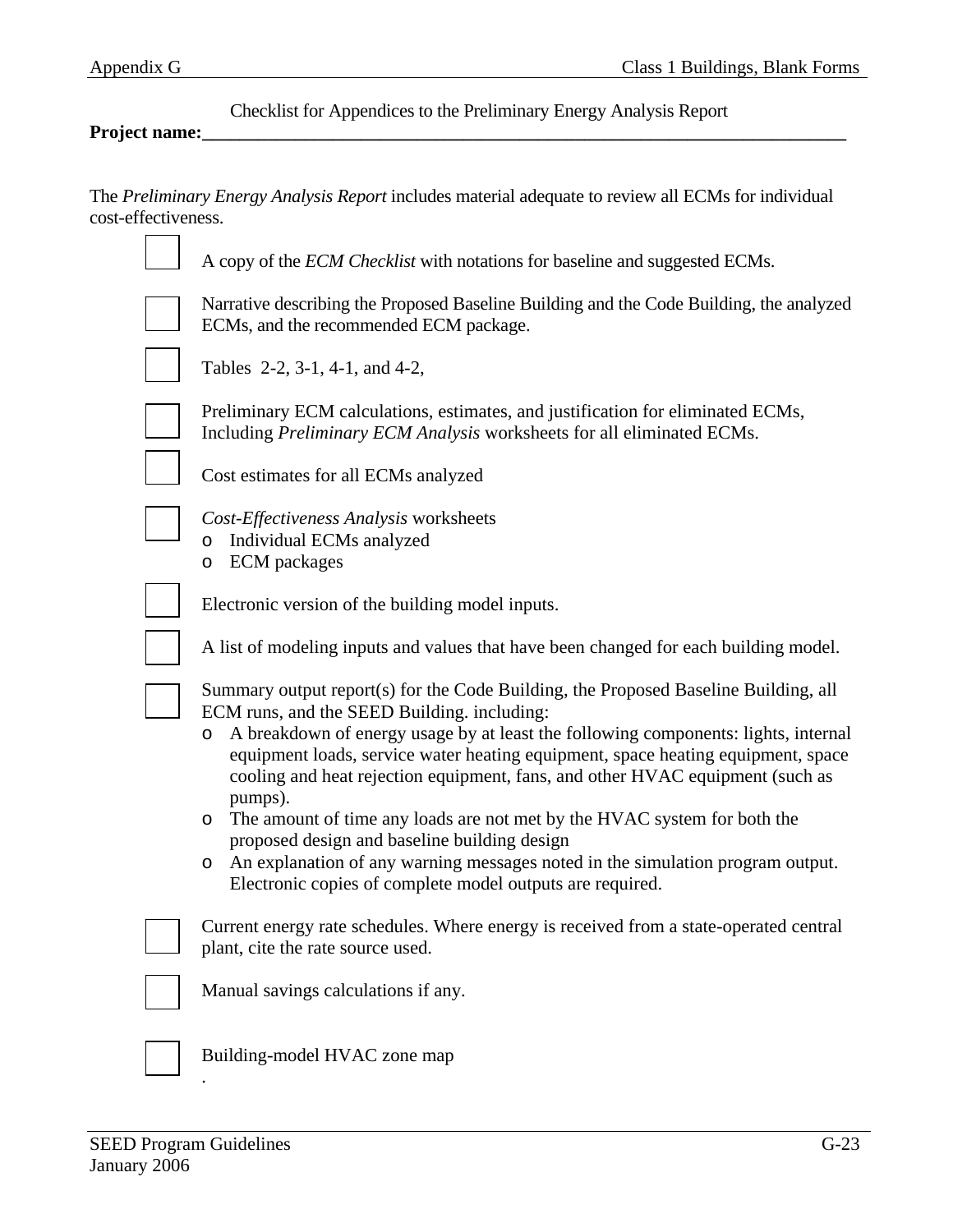| Miscellaneous information: equipment catalog sheets, test reports, etc.                           |
|---------------------------------------------------------------------------------------------------|
| Modeled energy use of SEED building showing electrical and fossil fuel use on a monthly<br>basis. |
| Building metering plan                                                                            |
| Performance Verification Plan                                                                     |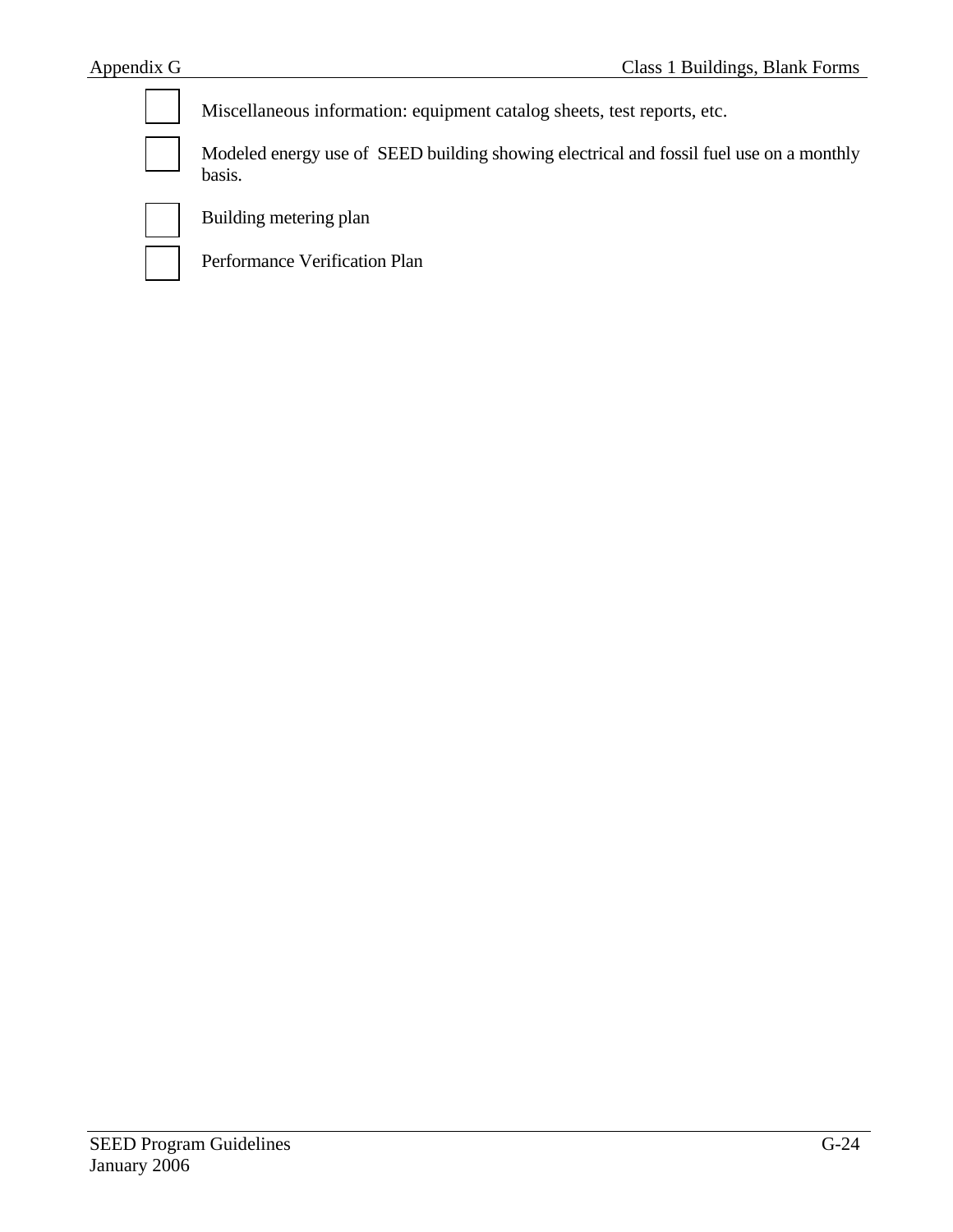Blank Cost-Effective Analysis Spreadsheet forms are available at; http://www.energy.state.or.us/SEED/Toolbox.htm

| PRELIMINARY ECM COST EFFECTIVENESS ANALYSIS                                                             |                                                         | <b>State Energy Efficient Design</b>                            |                 |
|---------------------------------------------------------------------------------------------------------|---------------------------------------------------------|-----------------------------------------------------------------|-----------------|
| <b>Building:</b><br>By:                                                                                 | Agency:                                                 |                                                                 |                 |
| <b>ECM Name:</b>                                                                                        |                                                         | <b>ECM Life:</b>                                                | <b>YRS</b>      |
| ECM DESCRIPTION (Compare Baseline Conditions with ECM Changes):                                         |                                                         |                                                                 |                 |
| <b>BASELINE CONDITIONS</b><br><b>ECM CHANGES</b>                                                        |                                                         |                                                                 |                 |
|                                                                                                         |                                                         |                                                                 |                 |
|                                                                                                         |                                                         |                                                                 |                 |
|                                                                                                         |                                                         |                                                                 |                 |
|                                                                                                         |                                                         |                                                                 |                 |
| ECM MAINTENANCE AND OPERATING COST IMPACT                                                               |                                                         |                                                                 |                 |
| <b>ITEMS</b>                                                                                            |                                                         | <b>ANNUAL</b><br>ANNUAL<br><b>SAVINGS</b><br><b>INCREASE</b>    |                 |
|                                                                                                         |                                                         |                                                                 |                 |
|                                                                                                         |                                                         |                                                                 |                 |
|                                                                                                         |                                                         |                                                                 |                 |
| If page 2 is used, enter Replacement and Periodic Maintenance from page 2:                              | <b>RM1</b>                                              |                                                                 | RM <sub>2</sub> |
| TOTAL = (SAVINGS) - (INCREASE) =<br><b>MAINT</b><br>\$0<br>TOTALS:                                      | <b>TOTALS</b>                                           | \$0<br>\$0                                                      |                 |
| PRESENT VALUE COST                                                                                      |                                                         |                                                                 |                 |
| <b>CAPITAL COST OF ITEMS:</b>                                                                           |                                                         | <b>BASELINE</b><br><b>ECM</b><br><b>DEDUCTS</b><br><b>COSTS</b> |                 |
|                                                                                                         |                                                         |                                                                 |                 |
|                                                                                                         |                                                         |                                                                 |                 |
|                                                                                                         |                                                         |                                                                 |                 |
|                                                                                                         |                                                         |                                                                 |                 |
| TOTAL ECM COSTS AND BASELINE DEDUCTS                                                                    |                                                         | \$0<br>\$0                                                      |                 |
| \$<br><b>DESIGN COST INCREASE (if any)</b>                                                              | (ECM COST) - (DEDUCTS) + (DESIGN) =                     | \$0                                                             | COST            |
| MAINT.<br><b>NON ENERGY O&amp;M COST INCREASE</b><br>\$<br>×                                            | UPW <sup>*</sup><br>#N/A                                | PV O&M COST<br>#N/A                                             |                 |
| *USE UPW FOR YEAR EQUAL TO ECM LIFE                                                                     |                                                         | <b>Total PV cost</b><br>#N/A                                    | <b>PVC</b>      |
| PRESENT VALUE SAVINGS<br>ANNUAL ENERGY SAVINGS                                                          |                                                         |                                                                 |                 |
| <b>Fuel Type</b><br><b>Units</b><br><b>MMBtu</b><br>Cost \$/unit                                        | Annual \$                                               | FEF*<br><b>PV Savings</b>                                       |                 |
| <b>Electricity</b><br>kwh<br>0<br>0<br><b>Natural Gas</b><br>therms<br>0                                | \$0                                                     | #VALUE!<br>#VALUE!<br>#VALUE!                                   |                 |
| 0                                                                                                       | \$0<br>$\frac{1}{20}$                                   | #VALUE!<br>#VALUE!<br>#VALUE!                                   |                 |
|                                                                                                         | \$0                                                     | #VALUE!<br>#VALUE!                                              |                 |
| <b>Total Energy Savings</b><br> 0                                                                       | \$0                                                     | #VALUE!                                                         |                 |
| *THESE ARE VALUES FOR FEF OR UPW FOR YEAR EQUAL TO ECM LIFE<br>MAINT.                                   | UPW*                                                    | PV ANNUAL SAVINGS                                               |                 |
| <b>Total O&amp;M Savings:</b><br>$\bullet$<br>×                                                         | #N/A                                                    | #N/A                                                            |                 |
| $\ddot{\bullet}$<br>Total Annual Savings (Energy + Maint.)                                              |                                                         | <b>Total PV Savings</b><br>#VALUE!                              | <b>PVS</b>      |
| COST EFFECTIVENESS SUMMARY                                                                              |                                                         |                                                                 |                 |
| <b>Net Present Value Savings</b><br><b>PVS</b><br>#VALUE!<br>-PVC                                       | #N/A                                                    | #VALUE!                                                         | <b>NPV</b>      |
| <b>Benefit to Cost Ratio</b><br><b>PVS</b><br>#VALUE!<br>/ PVC                                          | #N/A                                                    | #VALUE!                                                         | <b>BCR</b>      |
| RESULT OF PRELIMINARY ECM ANALYSIS                                                                      |                                                         |                                                                 |                 |
| <i>≢</i>   Cost Effective - Include<br>Potential - Add<br>H<br>in initial ECM Package<br>to ECM Package | <b>Non Cost-Effective</b><br>BCR < 1.0, or other reason |                                                                 |                 |

**Cost-Effective Analysis Spreadsheet**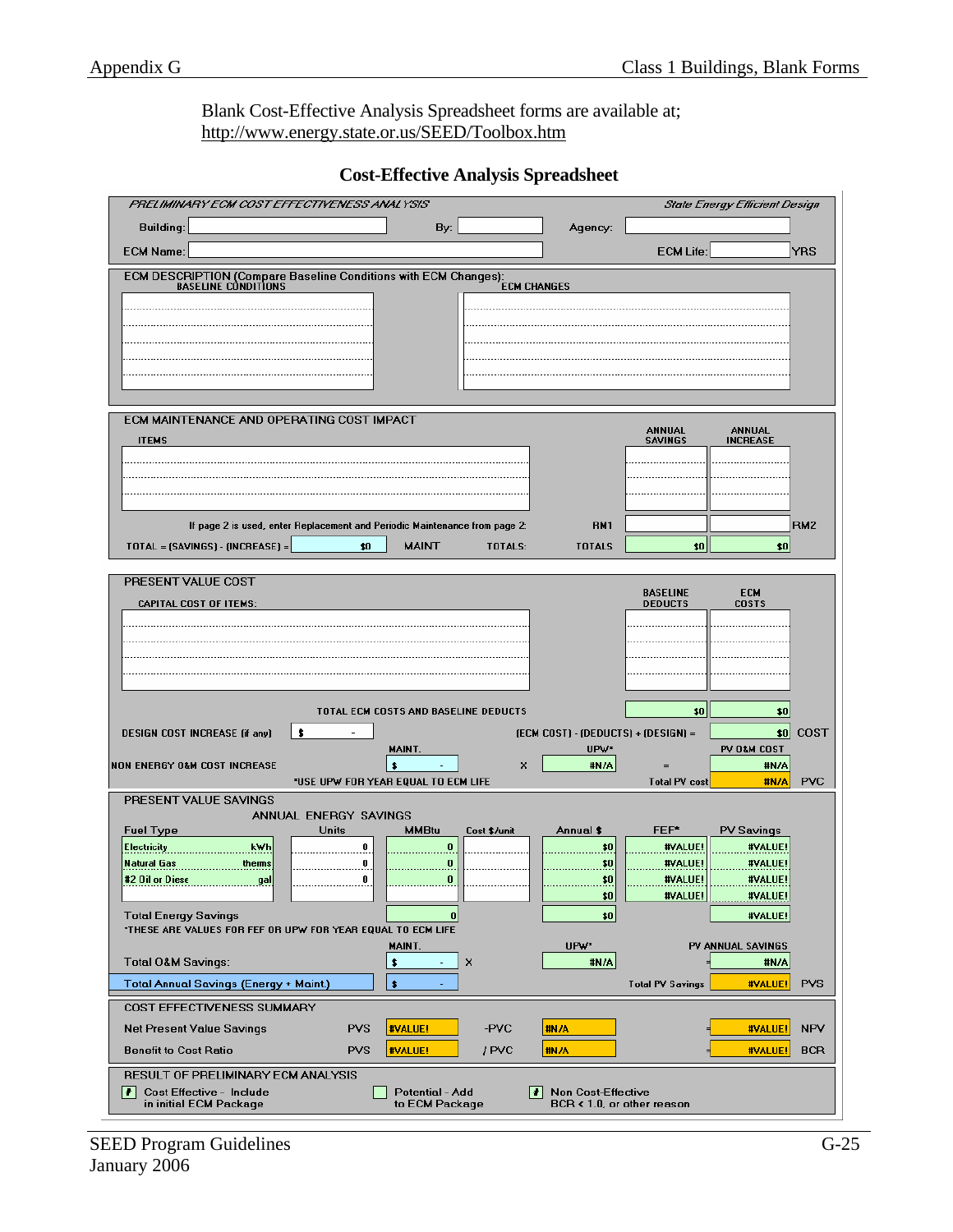### **Cost-Effective Analysis Spreadsheet**

| <b>State Energy Efficient Design</b><br>PRELIMINARY ECM COST EFFECTIVENESS ANALYSIS (Page 2)                                                                                                                                                                                                                                                                                                                                                                                |
|-----------------------------------------------------------------------------------------------------------------------------------------------------------------------------------------------------------------------------------------------------------------------------------------------------------------------------------------------------------------------------------------------------------------------------------------------------------------------------|
| Agency:<br><b>Building:</b><br>By:                                                                                                                                                                                                                                                                                                                                                                                                                                          |
| <b>ECM Life:</b><br><b>ECM Name:</b><br>25<br>YRS                                                                                                                                                                                                                                                                                                                                                                                                                           |
| <b>Baseline Life:</b><br>15<br><b>YRS</b><br>Use this form only when ECM life is significantly different<br>from baseline system life and there are significant<br>differences between the ECM and Baseline in either<br>periodic maintenance or replacement costs.                                                                                                                                                                                                         |
| AVOIDED BASELINE REPLACEMENTS<br>Include only major replacements at end of baseline system life<br><b>ITEM COST</b>                                                                                                                                                                                                                                                                                                                                                         |
| <b>REP-PV1</b><br><b>YRS DIFF</b><br><b>BASE LIFE</b><br>x<br><b>COST</b><br>x<br><b>SPW BASE</b><br>z<br>10<br>$\mathsf{x}$<br><b>Present Value of Replacements</b><br>15<br>\$0\$<br>$\boldsymbol{\mathsf{x}}$<br>0.56<br>\$0<br>$=$<br>(net of salvage value)                                                                                                                                                                                                            |
| AVOIDED BASELINE PERIODIC MAINTENANCE<br>SPW<br><b>OCCURS IN</b><br>PV COST<br><b>CURRENT</b><br><b>BASELINE PERIODIC MAINTENANCE ITEMS</b><br><b>YEAR</b><br>\$ COST<br><b>AT YEAR</b><br><b>CURRENT \$</b><br>×<br>0.00 <br>n<br>$=$<br>×<br>0.00<br>0<br>×<br>$0.001 =$<br>$\bf{0}$<br>SPW is the Single Present Worth factor from Discount Factor Tables for year periodic maintenance occurs in.<br>Present value of Baseline periodic maintenance:<br>PM-PV1<br>\$0\$ |
| ADDED ECM PERIODIC MAINTENANCE<br><b>OCCURS IN</b><br>SPW<br><b>CURRENT</b><br>PV COST<br>ECM PERIODIC MAINTENANCE ITEMS<br>YEAR<br>\$ COST<br>AT YEAR<br><b>CURRENT \$</b><br>0.00 <br>×<br>0<br>$\equiv$<br>0.00<br>×<br>0<br>$\equiv$<br>×<br>0.00 <br>$\bf{0}$<br>SPW is the Single Present Worth factor from Discount Factor Tables for year periodic maintenance occurs in.<br>\$0<br>Present value of ECM periodic maintenance:<br>PM-PV <sub>2</sub>                |
| REPLACEMENT AND PERIODIC MAINTENANCE IMPACT (Enter on page 1 under O&M Cost Impact)                                                                                                                                                                                                                                                                                                                                                                                         |
| <b>Equivalent Annual Savings</b><br>SAVED PV\$ /<br>ecm upw<br>REP-PV1<br>PM-PV1<br>$=$<br><b>Annual Savings</b><br>\$0<br>RM <sub>1</sub><br>\$0<br>\$0<br>15.6<br>$$0$  <br>,<br>$=$<br>$=$<br>REP-PV2<br>ADDED PV\$ /<br>ECM UPW<br><b>Equivalent Annual Increase</b><br>PM-PV2<br>$=$<br>$=$                                                                                                                                                                            |
| RM <sub>2</sub><br><b>Annual Increase</b><br>15.6<br>\$0<br>\$0<br>\$0<br>\$0<br>ECM UPW is the Uniform Present Worth factor from Discount Factor Tables for ECM life.                                                                                                                                                                                                                                                                                                      |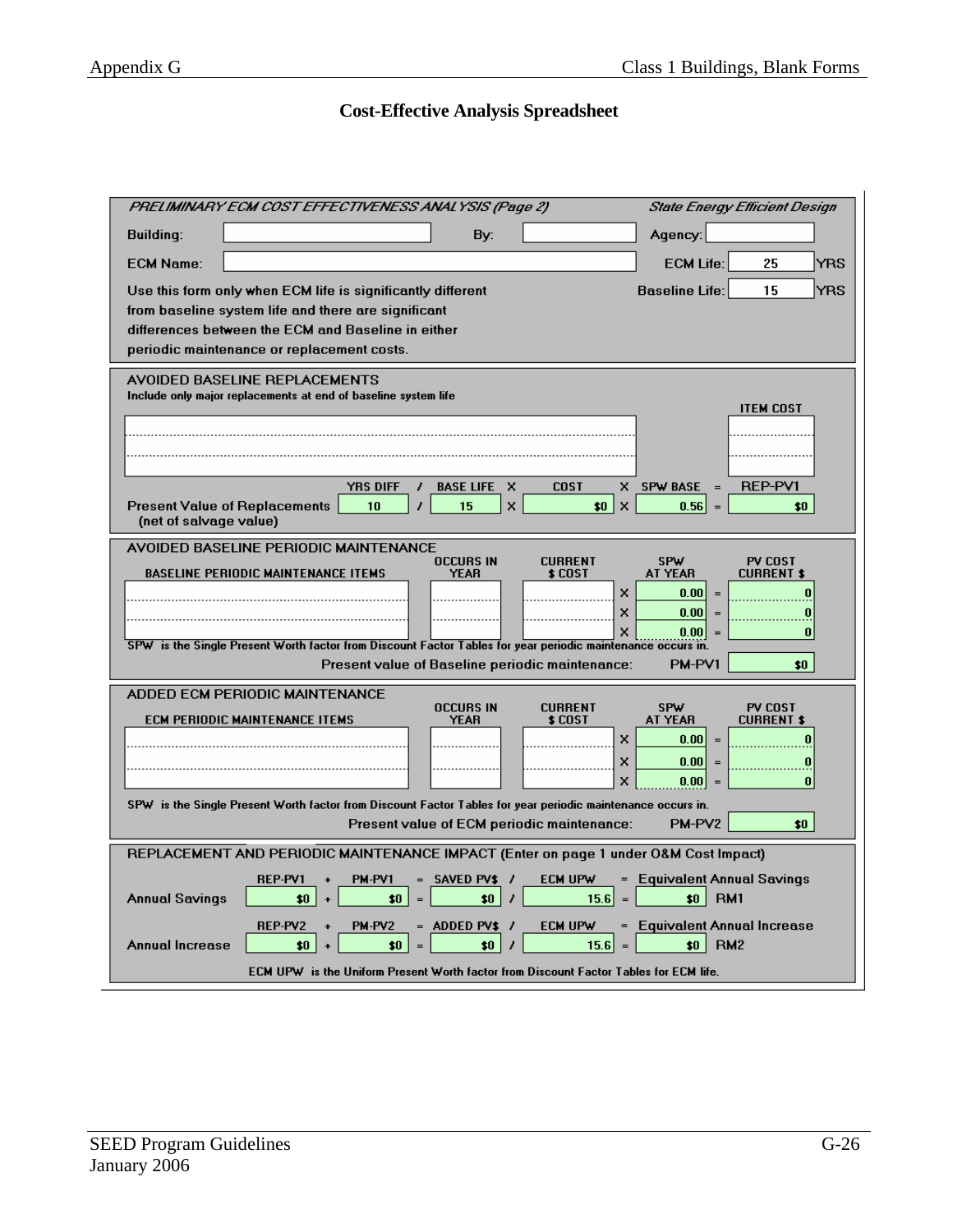#### **Cost-Effective Analysis Spreadsheet**

|                                                                                           | PRELIMINARY ECM COST EFFECTIVENESS ANALYSIS (Page 3) |                                    | <b>State Energy Efficient Design</b> |  |  |  |  |
|-------------------------------------------------------------------------------------------|------------------------------------------------------|------------------------------------|--------------------------------------|--|--|--|--|
| <b>Building:</b>                                                                          | By:                                                  | Package                            |                                      |  |  |  |  |
| SELECT ECM PACKAGE COMBINATION (forward data from individual ECM analyses)                |                                                      |                                    |                                      |  |  |  |  |
|                                                                                           | <b>M80</b><br><b>ECM</b>                             | <b>ECM</b>                         | <b>LIFE</b>                          |  |  |  |  |
| <b>ECM Number and Name</b>                                                                | <b>SAVINGS</b><br>LIFE                               | COST                               | <b>FACTOR</b>                        |  |  |  |  |
|                                                                                           |                                                      |                                    |                                      |  |  |  |  |
|                                                                                           |                                                      |                                    | 0                                    |  |  |  |  |
|                                                                                           |                                                      |                                    | n                                    |  |  |  |  |
|                                                                                           |                                                      |                                    |                                      |  |  |  |  |
|                                                                                           |                                                      |                                    |                                      |  |  |  |  |
|                                                                                           |                                                      |                                    | 0                                    |  |  |  |  |
|                                                                                           |                                                      |                                    |                                      |  |  |  |  |
|                                                                                           |                                                      |                                    |                                      |  |  |  |  |
|                                                                                           |                                                      |                                    |                                      |  |  |  |  |
|                                                                                           |                                                      |                                    | Ω<br>0                               |  |  |  |  |
| PACKAGE TOTAL:                                                                            | $\cdot$                                              | $\bullet$                          | $\mathbf{0}$                         |  |  |  |  |
|                                                                                           |                                                      |                                    |                                      |  |  |  |  |
| PACKAGE AVERAGE ECM LIFE (Cost Weighted)<br><b>LIFE FACTOR</b>                            | <b>ECM COST</b><br>1                                 |                                    | <b>PACKAGE LIFE</b>                  |  |  |  |  |
| 0 <br><b>COST-WEIGHTED PACKAGE LIFE:</b>                                                  | \$0                                                  |                                    | $\mathbf{1}$                         |  |  |  |  |
|                                                                                           |                                                      |                                    |                                      |  |  |  |  |
| PRESENT VALUE OF COST                                                                     |                                                      |                                    |                                      |  |  |  |  |
|                                                                                           | UPW*                                                 | <b>TOTAL ECM COST</b>              | l s                                  |  |  |  |  |
| NON-ENERGY O&M COST INCREASE                                                              | $\bullet$<br>1.0                                     | PRESENT VALUE                      | ∣\$<br>$\overline{\phantom{0}}$      |  |  |  |  |
| * UPW AT COST-WEIGHTED PACKAGE LIFE                                                       |                                                      | <b>TOTAL PV COST</b>               | $\bullet$<br><b>PVC</b>              |  |  |  |  |
| PRESENT VALUE OF SAVINGS (interactive energy savings)                                     |                                                      |                                    |                                      |  |  |  |  |
| ANNUAL ENERGY SAVINGS                                                                     |                                                      |                                    |                                      |  |  |  |  |
| <b>Units</b><br><b>Fuel Type</b>                                                          | <b>MMBtu</b><br>Cost \$/unit                         | FEF*<br>Annual \$                  | <b>PV Savings</b>                    |  |  |  |  |
| kWh<br><b>Electricity</b>                                                                 | $\bf{0}$                                             | $\bullet$<br>1.0                   | \$                                   |  |  |  |  |
| <b>Natural Gas</b><br>therms                                                              | 0                                                    | 1.0<br>\$                          | \$                                   |  |  |  |  |
| #2 Oil (Diesel)<br>gal<br><b>Propane Gas</b><br>gal                                       | 0<br>0                                               | 1.0<br>\$<br>\$<br>1.0             | \$<br>$\bullet$                      |  |  |  |  |
| TOTAL ENERGY SAVINGS                                                                      | $\bf{0}$                                             | \$                                 | \$                                   |  |  |  |  |
|                                                                                           |                                                      | MAINT.<br>UPW*                     |                                      |  |  |  |  |
| NON-ENERGY OPERATING AND MAINTENANCE SAVINGS                                              |                                                      | $\bullet$<br>1.0<br>$\blacksquare$ | $\ddot{\bullet}$<br>$\equiv$         |  |  |  |  |
|                                                                                           | <b>Total Annual Savings (Energy + Maint.)</b>        | $\bullet$                          | $\bullet$<br><b>PVS</b><br>$\equiv$  |  |  |  |  |
| * FEF AND UPW AT COST-WEIGHTED PACKAGE LIFE                                               |                                                      |                                    |                                      |  |  |  |  |
|                                                                                           |                                                      |                                    |                                      |  |  |  |  |
| <b>COST EFFECTIVENESS SUMMARY</b><br>$PVS$ $\uparrow$<br><b>Net Present Value Savings</b> | $-$ PVC<br>$\equiv$                                  | $\bullet$                          | -∣\$<br><b>NPV</b><br>$\equiv$       |  |  |  |  |
|                                                                                           |                                                      |                                    |                                      |  |  |  |  |
| $PVS$ \$<br><b>Benefit to Cost Ratio</b>                                                  | / PVC                                                | \$                                 | $N/A$ BCR<br>$=$                     |  |  |  |  |
| <b>RESULT OF PRELIMINARY ECM ANALYSIS</b>                                                 |                                                      |                                    |                                      |  |  |  |  |
| <b>Initial Package</b><br>Recommended Package<br>Non Cost-Effective Package               |                                                      |                                    |                                      |  |  |  |  |
| Highest NPV with BCR > 1.0<br>NPV reduced vs. previous pack                               |                                                      |                                    |                                      |  |  |  |  |

 $\overline{a}$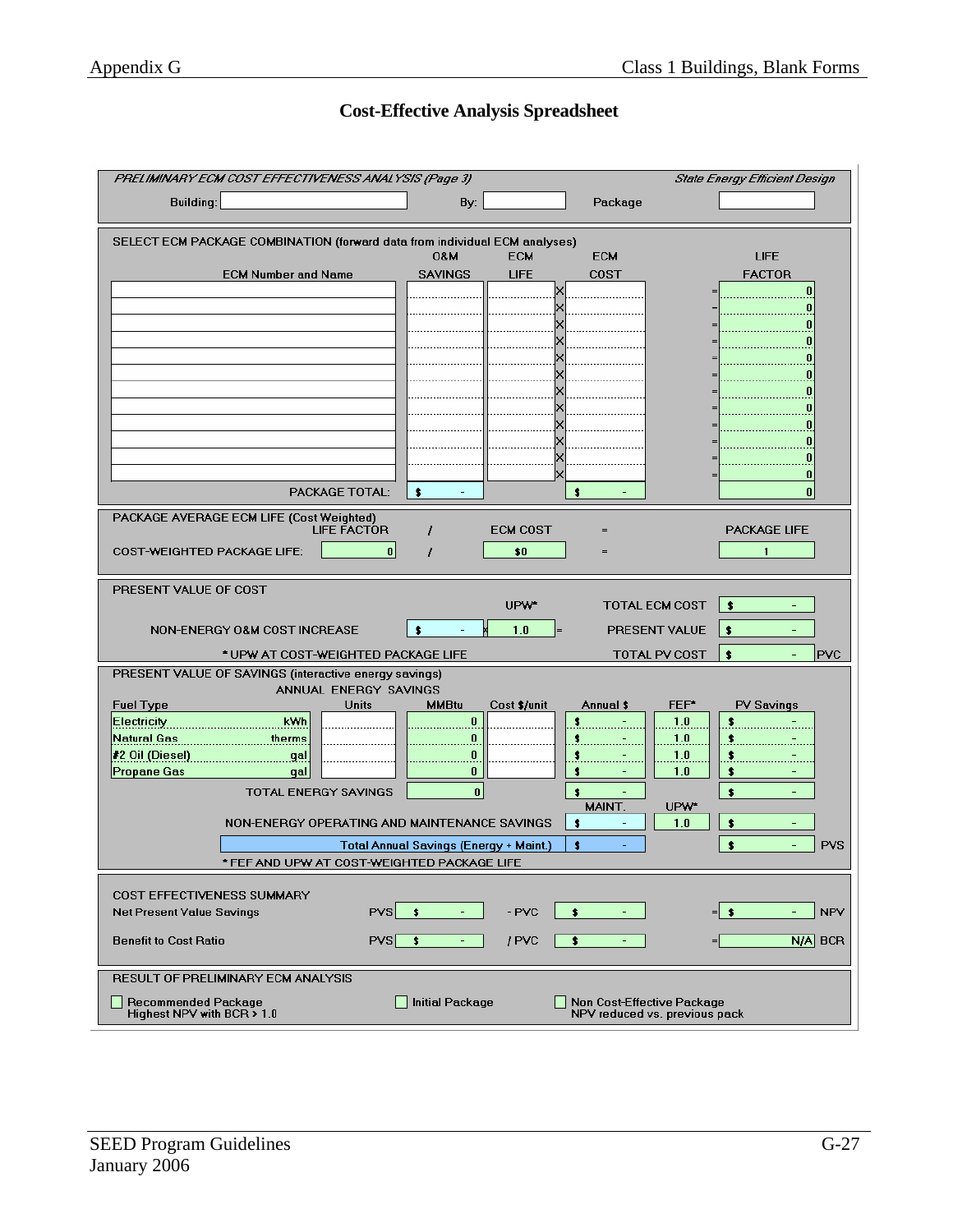### **Final Energy Analysis Report Review Checklist**

| Project:       | Energy Analyst                                            |        |         |        |
|----------------|-----------------------------------------------------------|--------|---------|--------|
|                | Report Date: Reviewed By: Reviewed By: Review Date:       |        |         |        |
|                | <b>Section 1 -- Executive Summary</b>                     | Accept | Provide | Revise |
| 1a             | Facility description and analysis process                 |        |         |        |
| 1 <sub>b</sub> | Table 1-1 -- ECM Package Analysis Summary                 |        |         |        |
| 1 <sub>c</sub> | Brief description of recommended ECMs and ECM package     |        |         |        |
| 1 <sub>d</sub> | Description of other results                              |        |         |        |
| 1e             | List of all ECMs considered                               |        |         |        |
|                | Comments                                                  |        |         |        |
|                |                                                           |        |         |        |
|                |                                                           |        |         |        |
|                | <b>Section 2 - Proposed Baseline Building Description</b> | Accept | Provide | Revise |
| 2a             | Building description                                      |        |         |        |
| 2 <sub>b</sub> | Capacity and efficiency for all systems                   |        |         |        |
| 2c             | Energy analysis description                               |        |         |        |
| 2d             | Table 2-1-Baseline ECMs                                   |        |         |        |
| 2e             | Table 2-2 – Proposed Baseline Building Energy Use         |        |         |        |
|                | Summary                                                   |        |         |        |
| 2f             | Discussion of modeling results                            |        |         |        |
| 2g             | List of ECMs in Proposed Baseline Building                |        |         |        |
|                | Comments                                                  |        |         |        |
|                |                                                           |        |         |        |
|                |                                                           |        |         |        |
|                | <b>Section 3 - Preliminary ECM Analysis</b>               | Accept | Provide | Revise |
| 3a             | Table 3-1 -- Preliminary ECM Savings Analysis             |        |         |        |
| 3 <sub>b</sub> | Description of cost-effective ECMs                        |        |         |        |
| 3c             | Description of analyzed ECMs that are not cost effective  |        |         |        |
| 3d             | Discuss recommended ECM package                           |        |         |        |
| 3e             | Table 4-2 -- ECM Package Savings Compared to Code         |        |         |        |
|                | <b>Building</b>                                           |        |         |        |
|                | Comments                                                  |        |         |        |
|                |                                                           |        |         |        |
|                |                                                           |        |         |        |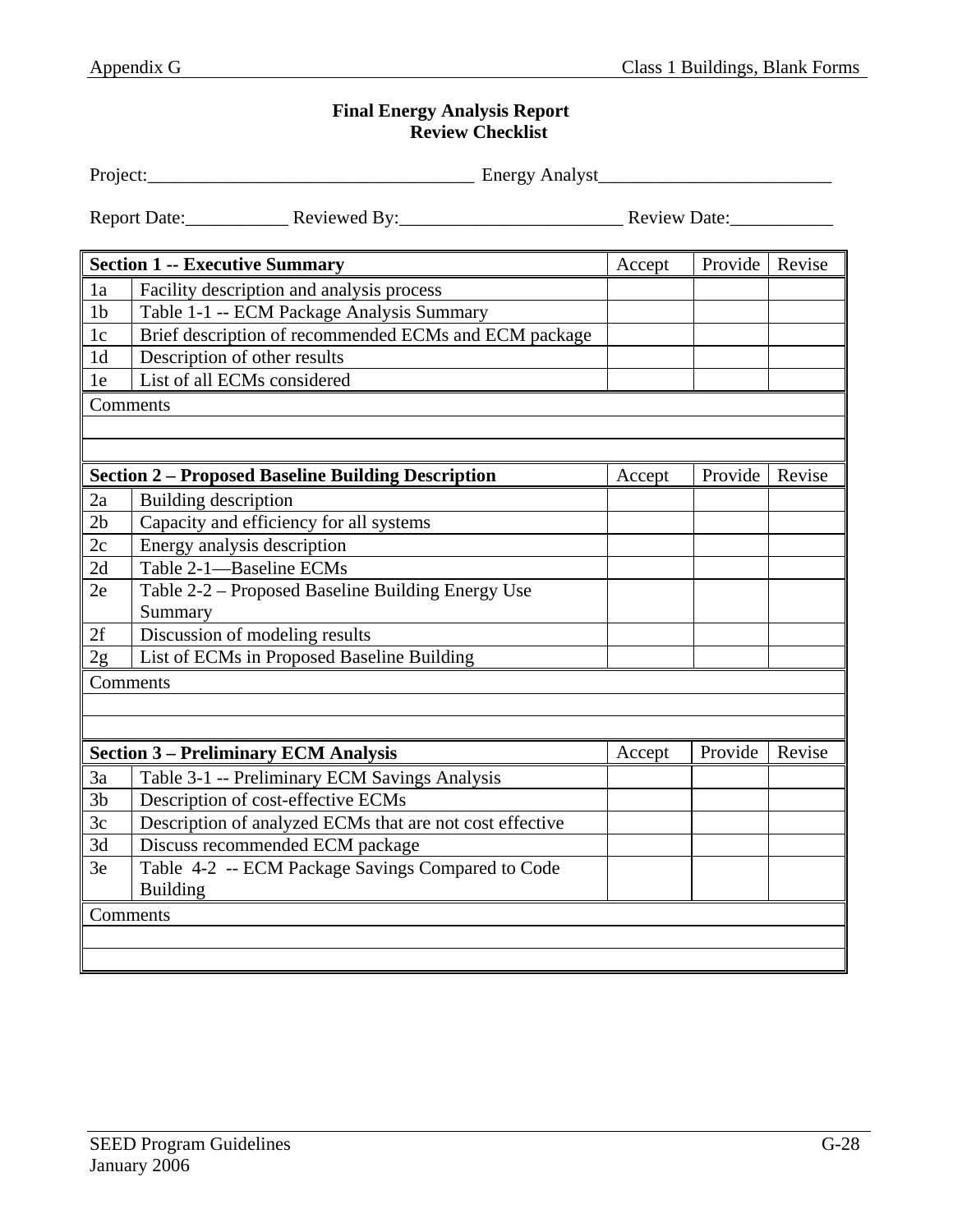### **Final Energy Analysis Report Review Checklist**

Project: Project: Project:

| <b>Section 4 – Code Building Description</b>             |                                                          | Accept | Provide | Revise |  |
|----------------------------------------------------------|----------------------------------------------------------|--------|---------|--------|--|
| 4a                                                       | Describe differences between Proposed Baseline           |        |         |        |  |
|                                                          | <b>Building and Code Building</b>                        |        |         |        |  |
| 4 <sub>b</sub>                                           | List ECMs removed from Proposed Baseline Building to     |        |         |        |  |
|                                                          | form Code Building                                       |        |         |        |  |
| 4c                                                       | Table 4-1 – Code Building Energy Use Summary             |        |         |        |  |
|                                                          | Comments                                                 |        |         |        |  |
|                                                          |                                                          |        |         |        |  |
|                                                          |                                                          |        |         |        |  |
|                                                          | <b>Section 5—Final ECM Package Analysis</b>              | Accept | Provide | Revise |  |
| 5a                                                       | Discussion of recommended ECM package, agency            |        |         |        |  |
|                                                          | comments, and reasons for eliminating cost-effective     |        |         |        |  |
|                                                          | <b>ECMs</b>                                              |        |         |        |  |
| 5 <sub>b</sub>                                           | Update changes to previous sections based on review      |        |         |        |  |
|                                                          | meeting                                                  |        |         |        |  |
| 5c                                                       | Description of ECM package, implementation,              |        |         |        |  |
|                                                          | feasibility, related baseline condition, ECM components, |        |         |        |  |
|                                                          | etc.                                                     |        |         |        |  |
| 5d                                                       | Table 4-2 -- Recommended Package (SEED Bldg.) ECM        |        |         |        |  |
|                                                          | <b>Interactive Savings</b>                               |        |         |        |  |
| 5e                                                       | Table 5-1 - SEED Building Energy Use Summary             |        |         |        |  |
| 5f                                                       | Discussion of other results                              |        |         |        |  |
| Comments Add PO spreadsheet in electronic and print form |                                                          |        |         |        |  |
|                                                          |                                                          |        |         |        |  |
|                                                          |                                                          |        |         |        |  |